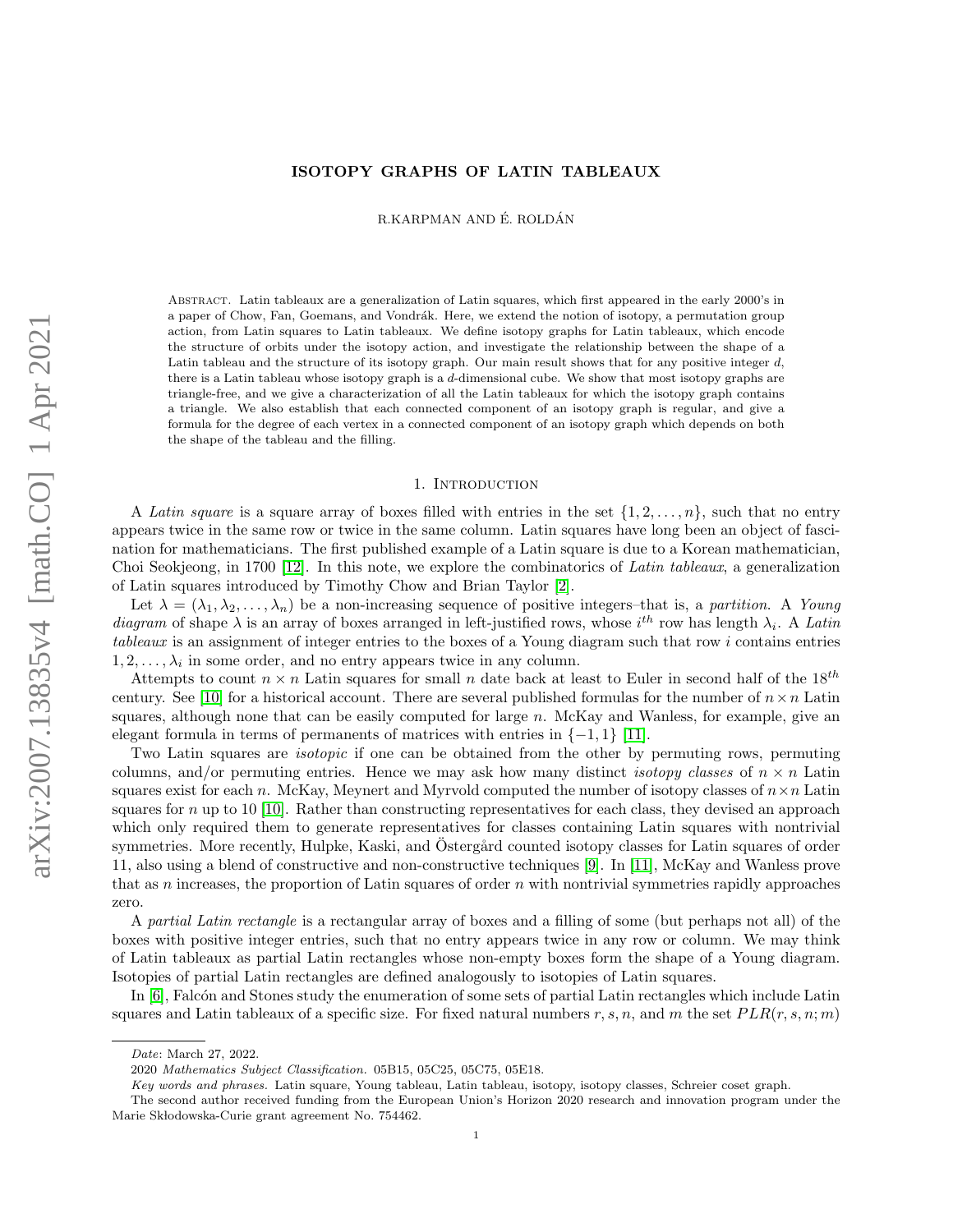of partial Latin rectangles contains all possible fillings of a Young diagram with rectangular shape  $r \times s$  that are filled with m entries from  $[n]$ , which denotes the set of integers from 1 to n.

Falcón and Stones compute the order of  $PLR(r, s, n; m)$  for all  $r \leq s \leq n \leq 6$ . In addition, they find the number of isotopy classes in  $PLR(r, s, n : m)$  for each of these values of r, s, n and m using methods from algebraic geometry, together with an analysis of conjugacy classes in the group of isotopies acting on partial Latin rectangles of a given size [\[6\]](#page-18-4).



Figure 1. Examples of Latin tableaux

In this paper, we investigate the isotopy equivalence relation on Latin tableaux. For a partition  $\lambda$ , the isotopy graph  $\mathscr{G}(\lambda)$  has as its vertices all Latin tableaux of shape  $\lambda$ . Two vertices (tableaux) are connected by an edge if one can be obtained from the other by permuting a pair of rows, columns, or entries. Connected components in the isotopy graph correspond to isotopy classes, and the structure of the isotopy graph encodes the action of a permutation group, the *isotopy group*, on the set of Latin tableaux of shape  $\lambda$ . The isotopy graph of a Latin tableau T of shape  $\lambda$  is the connected component of  $\mathscr{G}(\lambda)$  containing T. In this paper, we explore the structure of isotopy graphs.

To the best of our knowledge, isotopy graphs have not been studied for Latin squares. However, as explained in Remark [2.21,](#page-5-0) the size of the isotopy graph of a Latin tableau is determined by the tableau's autotopy group–that is, by the group of isotopies which fix the tableau. Autotopy groups of Latin squares have been studied by several authors. See, for example, the discussion and references in [\[13\]](#page-18-5).

As n increases, isotopy graphs for  $n \times n$  Latin squares quickly become unmanageable in their size and complexity. For tableaux of other shapes, however, we may obtain graphs whose structure is not only tractable but elegant. The heart of this paper is Section [5,](#page-11-0) which deals with isotopy graphs isomorphic to cubes. Theorem [5.9](#page-14-0) states that for any positive integer d, there is a Latin tableau whose isotopy graph is isomorphic to a d-dimensional cube, while Theorem [5.8](#page-14-1) gives a characterization of the Latin tableaux which have cubes as their isotopy graphs.

Earlier sections of the paper are devoted to general properties of isotopy graphs. Theorem [3.4](#page-8-0) states that the clique number of an isotopy graph is either 1, 2 or 4. We show that most isotopy graphs are triangle-free, and list the partitions  $\lambda$  for which the isotopy graph  $\mathscr{G}(\lambda)$  contains a triangle. Theorem [4.1](#page-10-0) gives a formula for the degree of vertex in a connected component of an isotopy graph, which depends on both the shape  $\lambda$ and the filling.

We end this section with a discussion of the history of Latin tableaux, and of our motivation for exploring them. Latin tableaux were introduced by Timothy Chow and Brian Taylor, who hoped to use them as a tool to prove Rota's basis conjecture, stated below [\[2,](#page-17-0) [8\]](#page-18-6).

**Conjecture 1.1** (Rota's Basis Conjecture). Let M be a matroid of rank n, and suppose  $B_1, B_2, \ldots, B_n$ are n bases of M. Then for each i, there is a linear order of  $B_i$ , say  $B_1 = \{a_1, a_2, \ldots, a_n\}; B_2 =$  $\{b_1, b_2, \ldots, b_n\}; \ldots B_n = \{c_1, c_2, \ldots, c_n\};$  such that  $C_1 = \{a_1, b_1, \ldots, c_1\}; C_2 = \{a_2, b_2, \ldots, c_2\}; \ldots; C_n =$  ${a_n, b_n, \ldots, c_n}$  are bases of M.

In the special case where M is a representable matroid, Rota's Basis Conjecture states that given an  $n \times n$ array of boxes and  $n$  disjoint bases of an  $n$ -dimensional vector space, we can place a distinct element of the  $i<sup>th</sup>$  basis in each box of the  $i<sup>th</sup>$  row of the array, in such a way that each column of the array contains a basis. First published in [\[8\]](#page-18-6), Rota's basis conjecture remains open.

Chow and Taylor hoped to prove Rota's Basis Conjecture by using induction on the number of boxes of a Young diagram to obtain the statement for squares. While this strategy was ultimately unsuccessful, it paved the way for Chow, Fan, Goemans, and Vondrák to investigate the combinatorics of Latin tableaux in their 2003 paper [\[2\]](#page-17-0).

In [\[2\]](#page-17-0), the authors attempt to prove a version of Rota's conjecture for Young diagrams in the case of free matroids–matroids in which all sets are independent [\[2\]](#page-17-0). Here, Rota's Basis Conjecture reduces to a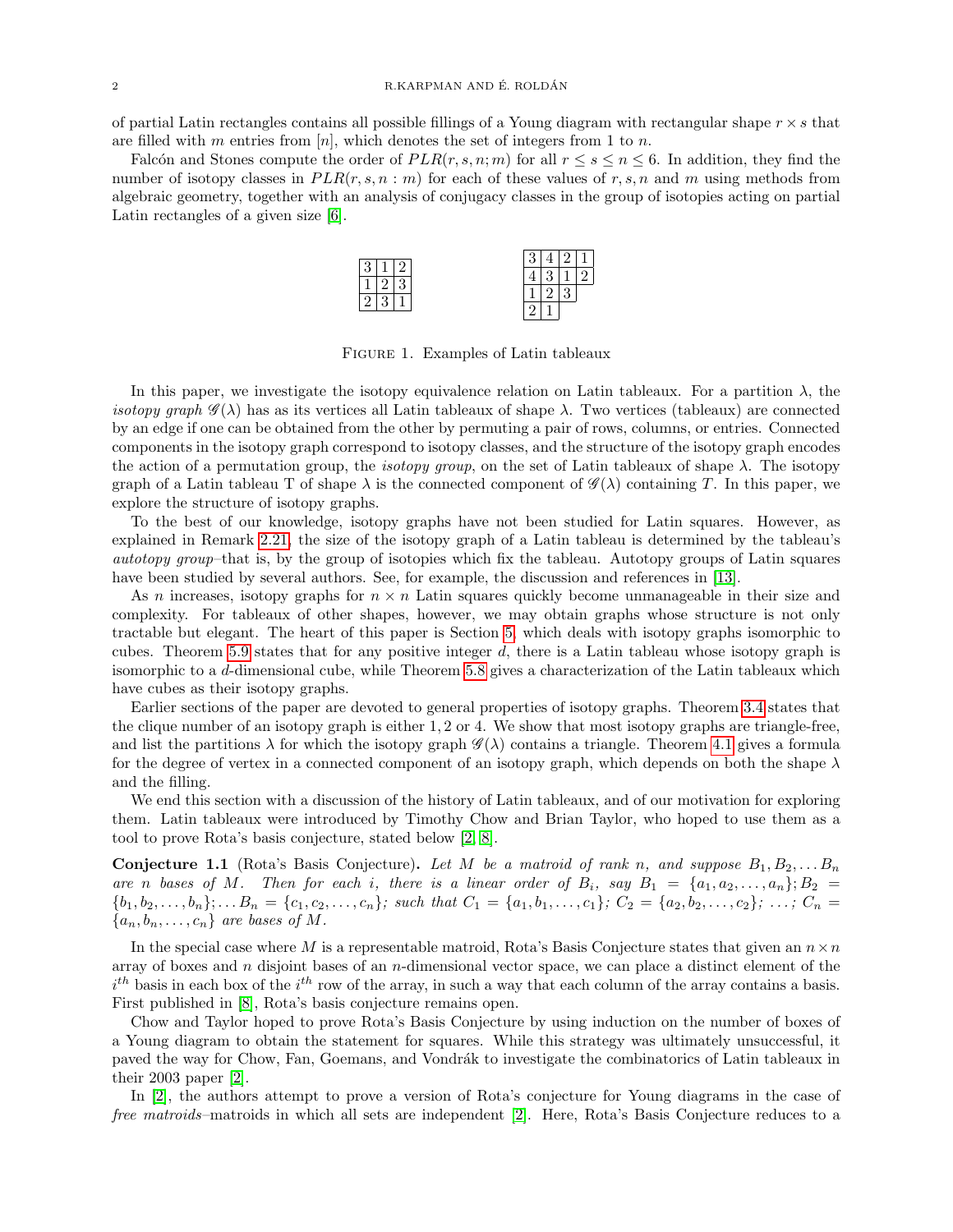combinatorial statement about existence of Latin tableaux. It is easily shown that a Latin tableaux of shape  $\lambda$  cannot exist unless  $\lambda$  satisfies a somewhat technical condition called *wideness*. Based on extensive computational evidence, the authors of [\[2\]](#page-17-0) made the following conjecture.

**Conjecture [2.8](#page-3-0)** (The Wide Partition Conjecture). A partition  $\lambda$  is wide if and only if there exists a Latin tableaux of shape  $\lambda$ .

The Wide Partition Conjecture (WPC) is still open, although some special cases are proved in [\[2\]](#page-17-0). The conjecture may be re-stated in a number of contexts, including list colorings and network flows [\[2\]](#page-17-0). Dürr and Guíñez gave a reformulation of the WPC from the perspective of discrete tomography, the study of reconstructing geometric objects from their projections to finite sets of integers [\[5\]](#page-18-7). More specifically, they translated the Wide Partition Conjecture into a claim about whether certain combinations of integer vectors can be realized as projections of finite subsets of a discrete lattice.

Huang and Rota proved in [\[8\]](#page-18-6) that for even n, Rota's basis conjecture is equivalent to the Alon-Tarsi conjecture, a purely combinatorial statement about the number of "even" versus "odd" Latin squares of order n [\[8,](#page-18-6) [1\]](#page-17-1). The Alon-Tarsi conjecture is known to be true for infinitely many values of n. In particular, for p an odd prime, the Alon-Tarsi conjecture was proved for  $n = p + 1$  by Drisko in the late 1990's, and for  $n = p - 1$  by Glynn more than a decade later [\[3,](#page-17-2) [7\]](#page-18-8).

Remark 1.2. As an historical note, we mention that Drisko published an incorrect proof of the Alon-Tarsi conjecture for the case  $n = 2<sup>r</sup>p$ , where p is an odd prime and r is a positive integer [\[4\]](#page-17-3). Drisko's work relied on a result from the literature, which was later found to be unreliable [\[7\]](#page-18-8). While the main theorem of [\[4\]](#page-17-3) is not proved, other results from the paper remain valid and interesting. For more, see [\[14\]](#page-18-9).

A suitable analogue of the Alon-Tarsi conjecture for Latin tableaux would likely imply a tableaux analogue of Rota's basis conjecture, for matroids representable over a finite field [\[2\]](#page-17-0). Hence understanding the combinatorics of Latin tableaux may yield new insights into long-standing algebraic questions.

1.1. Main Results. Our objective in this paper is two-fold. We seek both to investigate the structural properties of isotopy graphs of Latin tableaux, and to characterize Latin tableaux with isotopy graphs that are isomorphic to cubes. The second objective is achieved in Section [5,](#page-11-0) with Theorems [5.8](#page-14-1) and [5.9.](#page-14-0)

We say a pair of columns in a Latin tableau is *symmetric* if interchanging the two columns has the same effect as interchanging some pair of entries.

**Theorem [5.8.](#page-14-1)** For T a Latin tableau of shape  $\lambda$ , the graph  $\mathscr{G}(T)$  is a cube if and only if both of the following hold.

- (1) The shape  $\lambda$  has no more than two rows and no more than two columns of the same length.
- (2) The tableau T has no nontrivial symmetries, except those arising from symmetric pairs of columns.

**Theorem [5.9.](#page-14-0)** For every positive integer d, there exists a Latin tableau  $T$  such that the isotopy graph of  $T$ is isomorphic to a d-dimensional cube.

Earlier sections of the paper deal with structural properties of general isotopy graphs. In Section [3,](#page-6-0) we investigate clique numbers of isotopy graphs, and prove the following theorem.

**Theorem [3.4.](#page-8-0)** Let  $\lambda$  be a wide partition such that  $\mathscr{G}(\lambda)$  is nonempty. The clique number of  $\mathscr{G}(\lambda)$  is either 1, 2 or 4.

Moreover, we show that "most" isotopy graphs have clique number two. In particular, most isotopy graphs are triangle-free. Proposition [3.5](#page-8-1) gives a characterization of Latin tableaux whose isotopy graphs contain a triangle which, by Theorem [3.4,](#page-8-0) will be always part of a 4-clique.

In Section [4,](#page-9-0) we give a formula for the degree of each vertex of an isotopy graph, based on both the shape and filling of a Latin tableau T.

**Theorem [4.3.](#page-10-1)** Let T be a young diagram of shape  $\lambda$ . Let a be the number of pairs of rows of  $\lambda$  that have the same length, let b be the number of pairs of columns of  $\lambda$  that have the same length, and let p be the number of symmetric pairs of columns in T, then the degree of a vertex in  $\mathscr{G}(T)$  is

$$
(1) \t\t deg(\mathcal{G}(T)) = a + 2b - p.
$$

The formula above will be useful in Section [5,](#page-11-0) where we characterize isotopy graphs isomorphic to cubes.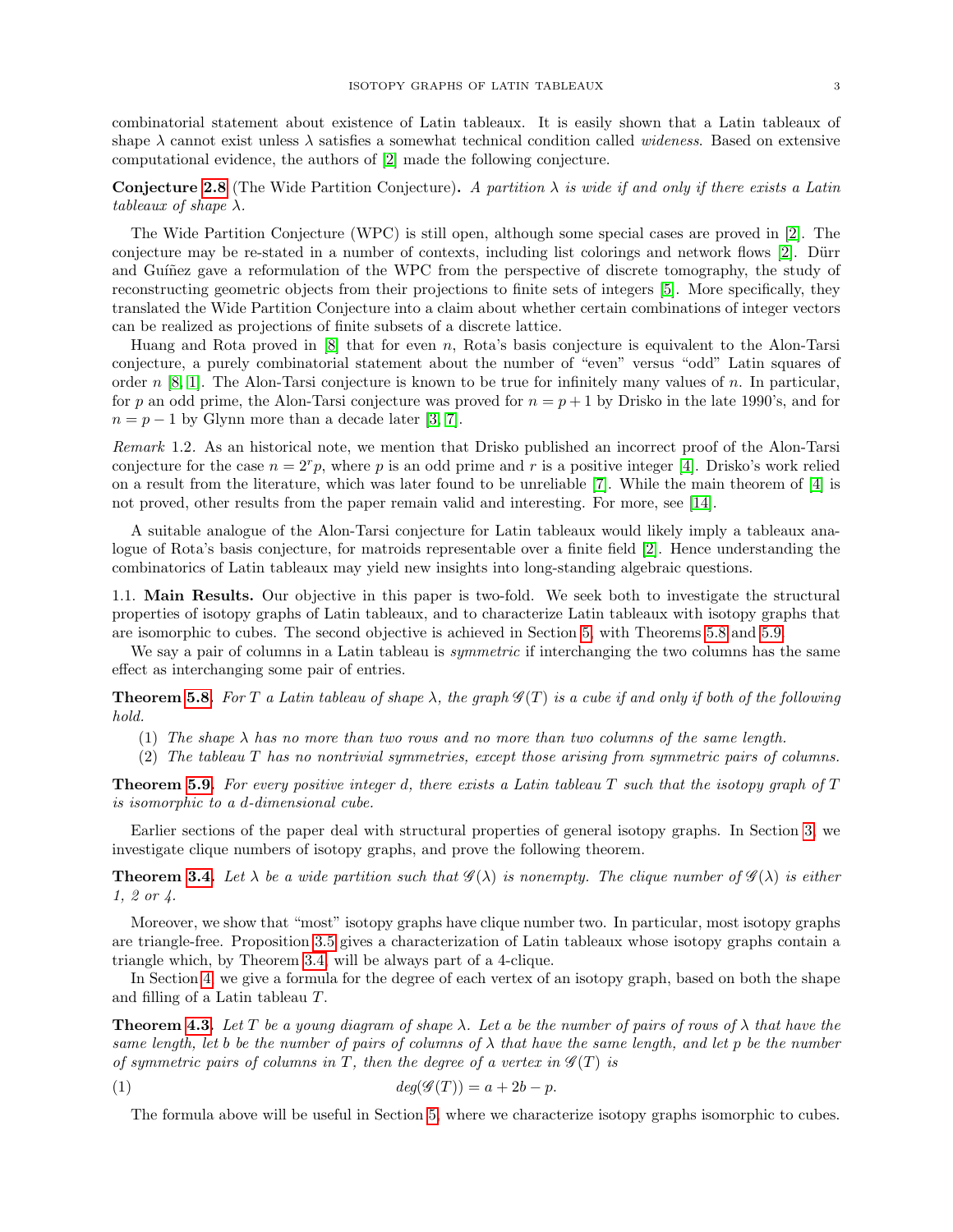Acknowledgements. We are grateful to the anonymous referee for their helpful suggestions, which markedly improved the exposition in this paper, and for pointing us toward the references [\[7\]](#page-18-8), [\[9\]](#page-18-3), and [\[14\]](#page-18-9). We thank Timothy Chow for enlightening conversations about Latin tableaux.

#### 2. Preliminaries

#### 2.1. Background on Latin tableaux.

**Definition 2.1.** A partition of  $n$  is a tuple of positive integers

$$
\lambda=(\lambda_1,\ldots,\lambda_k)
$$

where

$$
\lambda_1 + \lambda_2 + \cdots + \lambda_k = n.
$$

**Definition 2.2.** Let  $\lambda = (\lambda_1, \lambda_2, ..., \lambda_n)$  be a partition of n, written so that the entries  $\lambda_i$  are non-increasing. A Young diagram of shape  $\lambda$  is an array of boxes that are arranged in left-justified rows, where the i<sup>th</sup> row has  $\lambda_i$  boxes. We will often use the symbol  $\lambda$  to denote both the tuple and the diagram with shape  $\lambda$ .

We number the rows of a Young diagram from top to bottom, and the columns from left to right. We let  $(i, j)$  denote the position of the box in row i and column j.

**Definition 2.3.** The transpose of a Young diagram  $\lambda$ , denoted  $\lambda'$ , is the Young diagram obtained by interchanging the rows and columns of  $\lambda$ . Equivalently,  $\lambda$  has a box  $(i, j)$  if and only  $\lambda'$  has a box  $(j, i)$ .

The transpose of a partition  $\lambda$  is the partition that gives the shape of the transpose of the Young diagram with shape  $\lambda$ .

**Definition 2.4.** A Young tableau (or simply tableau) is an assignment of a positive integer to each box in a Young diagram. A Latin tableau is a Young tableau of shape  $\lambda = (\lambda_1, \lambda_2, ..., \lambda_n)$  such that

- Row *i* of the tableau contains the numbers in  $[\lambda_i]$  in some order.
- No number appears more than once in the same column.

**Definition 2.5.** A Latin square is a Latin tableau whose Young diagram has a shape of a square. A Latin rectangle is a Latin tableau whose Young diagram has a shape of a rectangle.

**Definition 2.6.** The content of a Young tableau T, denoted cont(T), is the sequence  $\mu = (\mu_1, \mu_2, \ldots)$ , where  $\mu_i$  is the number of times the symbol i appears in T.

<span id="page-3-1"></span>Remark 2.7. For T a Latin tableau of shape  $\lambda$ , the content of T is the partition  $\lambda'$ . Indeed, the number of entries i in T is precisely the number of rows of T with length greater than or equal to i, which is precisely the length of row *i* of the partition  $\lambda'$ .

We note that Latin tableaux only exist for some shapes λ. Chow, Fan, Goemans and Vondrak conjectured that the existence of a Latin tableau of shape  $\lambda$  depends on whether  $\lambda$  is *wide*, a somewhat technical condition which will be defined below [\[2\]](#page-17-0).

<span id="page-3-0"></span>**Conjecture 2.8.** [\[2\]](#page-17-0) A Young diagram  $\lambda$  is wide if and only if there exists a Latin tableau of shape  $\lambda$ .

It is easy to check that wideness is necessary; sufficiency, however, remains open. The next few definitions are needed to define a wide partition, which we will do at the end of this section.

**Definition 2.9.** Let  $\lambda$  and  $\mu$  be partitions of n, and write

$$
\lambda = (\lambda_1, \lambda_2, \dots, \lambda_j)
$$

$$
\mu = (\mu_1, \mu_2, \dots, \mu_k)
$$

where the entries of  $\lambda$  and  $\mu$  are non-increasing. We say  $\lambda \leq \mu$  in the dominance order on partitions of n if for each  $i \in \mathbb{N}$  we have

 $\lambda_1 + \lambda_2 + \ldots + \lambda_i \leq \mu_1 + \mu_2 + \ldots + \mu_i$ 

where we take  $\lambda_{\ell} = 0$  for  $\ell > j$ , and  $\mu_{\ell} = 0$  for  $\ell > k$ .

Definition 2.10. Let

$$
\lambda = (\lambda_1, \lambda_2, \dots, \lambda_k)
$$

be a partition. We say  $\mu \subseteq \lambda$  if  $\mu$  is a partition obtained by deleting some of the entries of  $\lambda$ .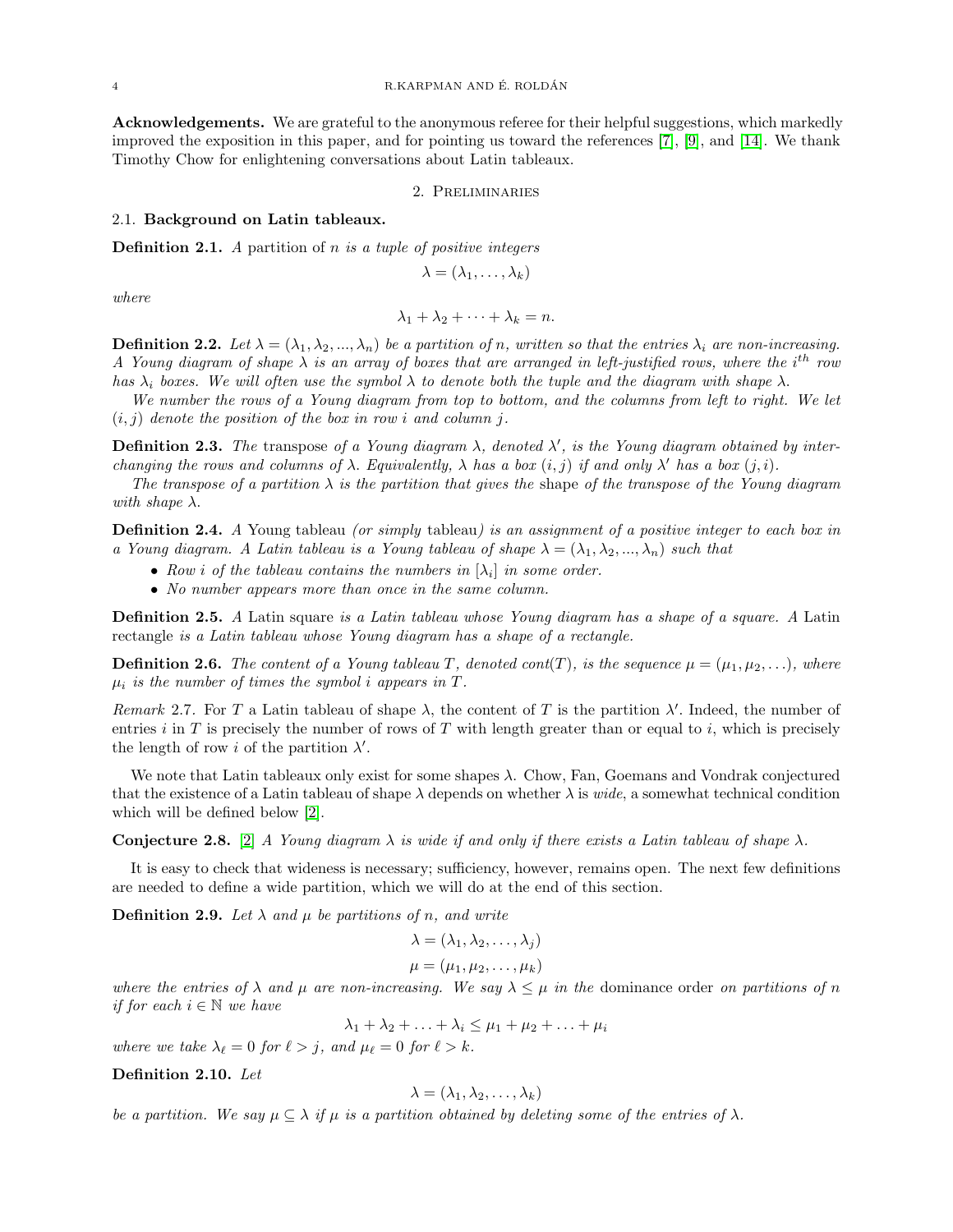

FIGURE 2. Examples of wide partitions.

**Definition 2.11.** A Young diagram  $\lambda$  is wide if for each  $\mu \subseteq \lambda$ , we have  $\mu \geq \mu'$  is dominance order.

Remark 2.12. A  $m \times n$  rectangle with  $m \leq n$  is a wide partition, as is any *staircase shape*–that is, any partition where successive rows decrease in length by one.

## 2.2. Isotopies and isotopy graphs.

**Definition 2.13.** We say that two Latin tableaux  $T_1$  and  $T_2$  are isotopic if  $T_1$  can be obtained from  $T_2$  by performing a finite sequence of the following elementary transformations:

- (1) Permuting two rows of  $T_2$  which have the same length.
- (2) Permuting two columns of  $T_2$  which have the same length.
- (3) If integer i and j appear the same number of times in the filling of  $T_2$ , replace each i with a j and vice versa.

We say two elementary transformations are of the same type if they both act on rows, both act on columns, or both act on entries.

**Definition 2.14.** An isotopy of a Latin tableau  $T$  is a composition of some sequence of the above three transformations. The isotopy class of  $T$  is the set of all Latin tableaux which are isotopic to  $T$ .

**Definition 2.15.** Let T be a Latin tableau with shape  $\lambda$ . We define the isotopy graph  $\mathscr{G}(T)$  of T as follows.

- (1) The vertices of  $\mathscr{G}(T)$  are Latin tableaux of shape  $\lambda$  that are isotopic to T.
- (2) Two vertices in  $\mathscr{G}(T)$  are adjacent if one can be obtained from the other by a single elementary transformation.

We label the edge of  $\mathscr{G}(T)$  which connects vertices u and v by the elementary transformation which relates u and v.

**Definition 2.16.** The isotopy graph  $\mathscr{G}(\lambda)$  of a Young diagram  $\lambda$  is the disjoint union of the isotopy graphs  $\mathscr{G}(T)$  as T ranges through a set of representatives for the isotopy classes of Latin tableaux with shape  $\lambda$ .



FIGURE 3. Isotopy graph for  $\lambda = (3, 2)$ . The transformation  $c_{(1,2)}$  permutes the first two columns, while  $s_{(1,2)}$  permutes entries 1 and 2. These two components of the isotopy graph are cubes of dimension 1 and 2.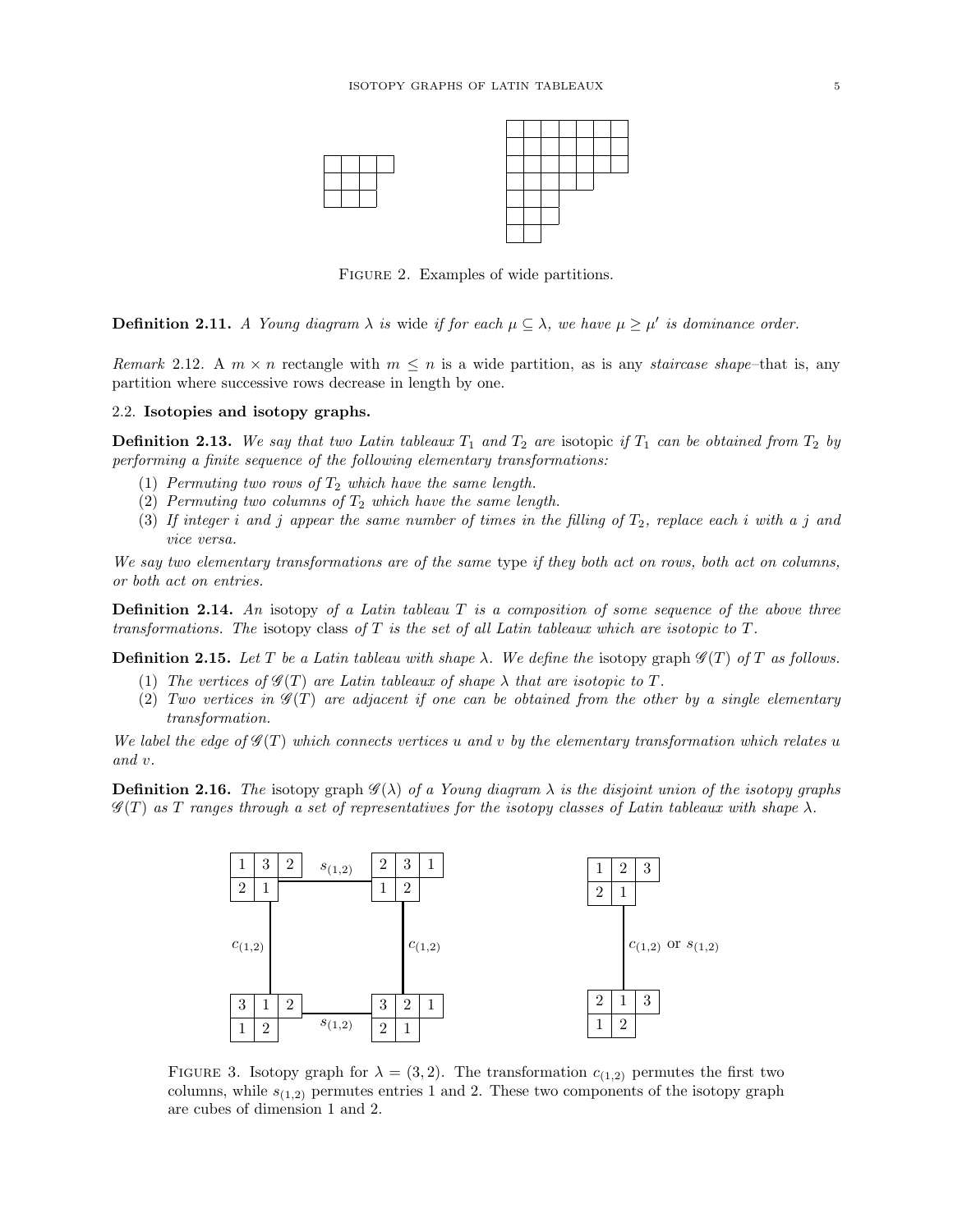A major goal of this project is to characterize the graphs  $\mathscr{G}(T)$  for various Latin tableaux T, and construct tableaux T for which  $\mathscr{G}(T)$  has an especially nice structure. We note that the shape  $\lambda$  of the tableaux T plays a key role in determining the structure of  $\mathscr{G}(T)$ .

**Definition 2.17.** For a Latin tableau T, let  $r_{(i,j)}$  denote the elementary transformation that permutes the rows i and j. Similarly, let  $c_{(i,j)}$  denote the elementary transformation that permutes columns i and j, and let  $s_{(i,j)}$  denote the elementary transformation that permutes the entries i and j wherever they appear in the tableau.

Remark 2.18. Note that the transformation  $r_{(i,j)}$  is defined for a tableau T if and only if rows i and j have the same length. Similarly  $c_{(i,j)}$  is defined if and only if columns i and j have the same length, and  $s_{(i,j)}$  is defined if and only if entries  $i$  and  $j$  appear an equal number of times in the tableau.

<span id="page-5-1"></span>**Definition 2.19.** Let T be a Latin tableau of shape  $\lambda$ , and let  $a_1 > a_2 > \cdots > a_b$  be the distinct integers which appear as parts of the partition  $\lambda$ . For  $1 \leq i \leq b$ , let  $k_i$  be the number of times  $a_i$  appears in  $\lambda$ . Then the row group of T is the direct product  $S_{row}(T) = S_{k_1} \times S_{k_2} \times \cdots S_{k_b}$  where  $S_{k_i}$  is the symmetric group on [k<sub>i</sub>]. We can define the column group, denoted by  $S_{col}(T)$ , analogously, with  $\lambda'$  taking the place of  $\lambda$ . Finally, by Remark [2.7,](#page-3-1) we know that  $cont(T) = \lambda'$ . Hence we define the entry group  $S_{ent}(T)$  in the same way, again letting  $\lambda'$  take the place of  $\lambda$ .

We note that  $S_{\text{row}}(T)$  is the group of isotopies of T which are obtained by permuting rows of the same length; for each *i*, the factor  $S_{k_i}$  acts by permuting the  $k_i$  rows of length  $a_i$ . The group  $S_{\text{row}}(T)$  is generated by the set of elementary transformations  $r_{(i,j)}$  defined above. The same kind of remark applies to  $S_{\text{col}}(T)$ and  $S_{\text{ent}}(T)$ .

**Definition 2.20.** The isotopy group of a Latin tableau  $T$  is the direct product

$$
\mathscr{S}(T) = S_{row}(T) \times S_{col}(T) \times S_{ent}(T).
$$

It is clear that transformations which are not of the same type commute, so we have a well-defined, transitive action of  $\mathscr{S}(T)$  on the isotopy class of T by isotopies of the Latin tableaux. We adopt the convention that elements of  $\mathscr{S}(T)$  act on the left, so for  $u, v \in \mathscr{S}(T)$ ,  $vuT$  is the tableau obtained from T by applying first the isotopy  $u$ , then the isotopy  $v$ .

<span id="page-5-0"></span>Remark 2.21. Let T be a Latin tableaux, and let H be the stabilizer of T in the group  $\mathscr{S}(T)$ . The isotopy graph  $\mathscr{S}(T)$  is closely related to the *Schreier coset graph* of  $\mathscr{S}(T)/H$ , whose vertices are left cosets of H, and whose edges are of the form  $uH-vuH$  where  $u \in \mathscr{S}(T)$  and v is an elementary transformation. However, in the case where two elementary transformations  $v$  and  $v'$  act identically on the tableau  $uT$ , the isotopy graph has a single edge from  $uT$  to  $vuT$ , which is labeled with both v and v'. Hence the isotopy graph  $\mathscr{G}(T)$  is obtained from the Schreier coset graph of  $\mathcal{S}(T)/H$  by replacing each set of multiple edges with a single edge. We feel this convention is more natural for our purposes, as we are more interested in the combinatorics of the tableaux than in the structure of the group  $\mathscr{S}(\lambda)$ .

Every Schreier coset graph is vertex transitive, meaning that for two vertices  $x, y$  of the graph, there is an automorphism of the graph that carries x to y. Hence  $\mathscr{S}(T)$  is vertex-transitive for every Latin tableaux T.

It follows from Definition [2.19](#page-5-1) that each factor in the product  $\mathscr{S}(T)$  depends only on the shape  $\lambda$  of T. Hence we may speak of the row group of the partition  $\lambda$ ,  $S_{\text{row}}(\lambda)$ , and similarly for the column and entry groups. When there is no ambiguity about which Latin tableaux we are referring to, we sometimes use  $S_{\text{row}}$ instead of  $S_{\text{row}}(T)$ , and similarly for the column and entry groups.

**Definition 2.22.** The isotopy group of a partition  $\lambda$  is the direct product

$$
\mathscr{S}(\lambda) = S_{row}(\lambda) \times S_{col}(\lambda) \times S_{ent}(\lambda).
$$

**Lemma 2.23.** Given a Young diagram  $\lambda$  which admits a Latin filling, the group  $\mathscr{S}(\lambda)$  acts on  $\mathscr{G}(\lambda)$ . The orbits of this action are the graphs  $\mathscr{G}(T)$ , as T ranges over a collection of representatives for the isotopy classes of Latin tableaux of shape  $\lambda$ .

Remark 2.24. If a Young diagram  $\lambda$  does not admit a Latin filling, the isotopy graph of  $\lambda$  is the empty graph. Hence by Conjecture [2.8,](#page-3-0) it is believed that the isotopy graph of  $\lambda$  is nonempty if and only if  $\lambda$  is wide.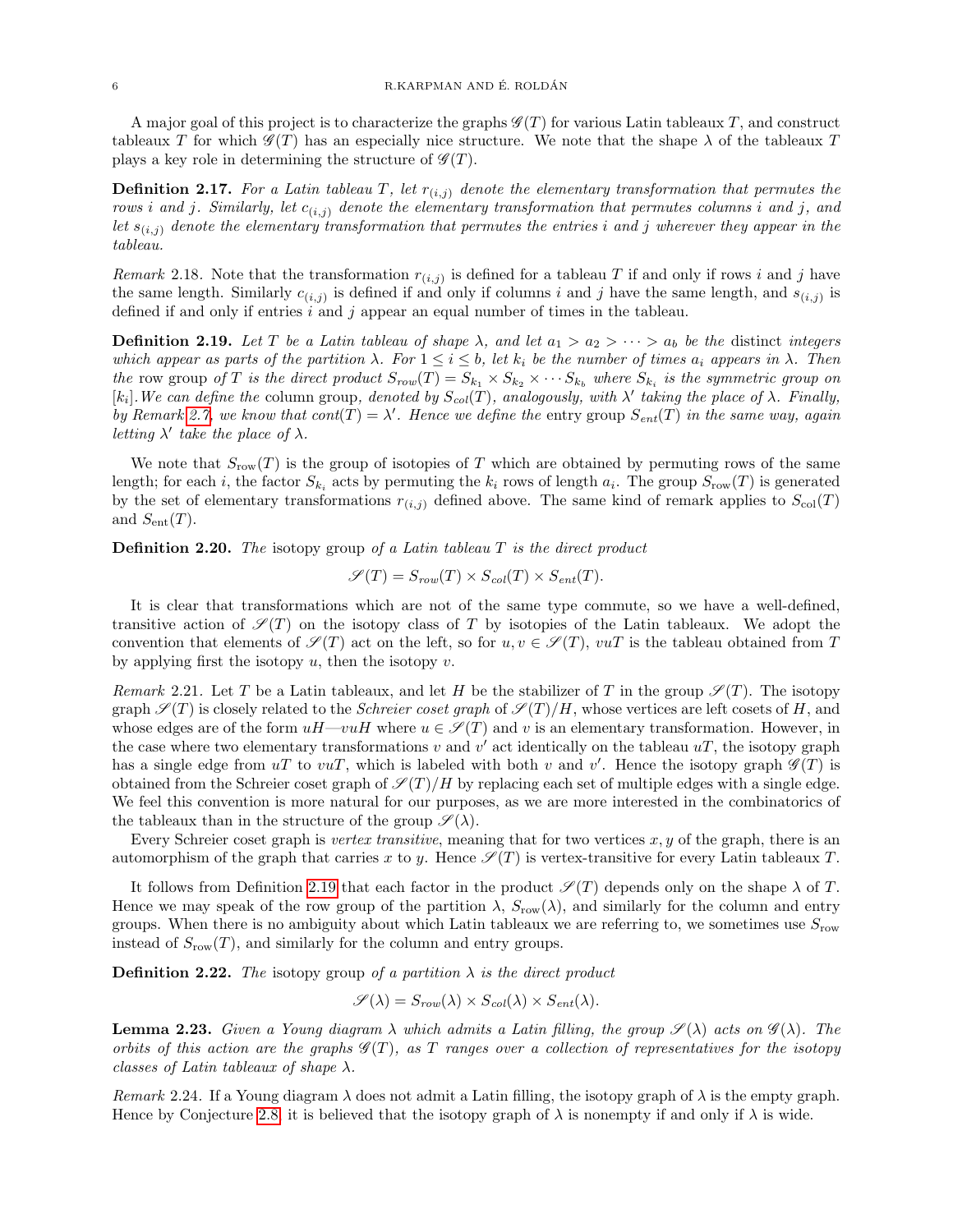

FIGURE 4. An isotopy graph which is a complete graph on four vertices.

## 3. Clique numbers of isotopy graphs

<span id="page-6-0"></span>**Definition 3.1.** A clique in a graph is a set of vertices such that any two of them are connected by an edge. The clique number of a graph is the size of a largest clique.

In this section, we study clique numbers of isotopy graphs. We show that isotopy graphs of Young diagrams have clique number 1, 2 or 4, and classify the Young diagrams whose isotopy graphs have clique number 4. In particular, we show in Proposition [3.5](#page-8-1) that the isotopy graphs of most Young diagrams have clique number 2.

<span id="page-6-1"></span>**Lemma 3.2.** Let  $\lambda$  be a wide partition other than (4, 4). Then  $\mathscr{G}(\lambda)$  has clique number at most  $\lambda$ . In a 3-cycle of  $\mathscr{G}(\lambda)$ , no two edges are labeled with elementary transformations of the same type.

*Proof.* Let u, v and w be distinct vertices of  $\mathscr{G}(\lambda)$ . Suppose  $u = r(v)$ ,  $w = r'(v)$  for distinct elementary transformations  $r, r' \in S_{\text{row}}$ . We claim that u and w are not adjacent vertices of  $\mathscr{G}(\lambda)$ .

So see this, note that r' is an involution, so we have  $v = r'(w)$  and  $u = rr'(w)$ . Since  $rr'$  is a product of two transpositions,  $rr'$  either cyclically permutes three rows of  $w$ , or transposes two distinct pairs of rows. In either case,  $rr'$  acts on at least three rows, so u and w cannot be related by a single row transposition.

In a wide partition, there cannot be more than two rows of length two. Hence  $rr'$  acts on at least two rows of length three. In a Latin tableau, acting by a row permutation means replacing one row with another that differs from the first in every box. Hence boxes in at least three columns are affected; as are at least three distinct entries. It follows that  $u$  and  $w$  are not related by a single transposition of columns or entries.

We have shown that no triangle in  $\mathscr{G}(\lambda)$  has two sides both labeled by row transpositions. Next, let u, v and w be distinct vertices of  $\mathcal{G}(\lambda)$ , and suppose  $u = c(v)$ ,  $w = c'(w)$  for c, c' elementary transformations in  $S_{\text{col}}$ . As above, we have  $u = cc'(w)$ . As above, the transformation  $cc'$  changes at least three distinct columns and three distinct entries, so  $u$  and  $w$  cannot be related by transposing a single pair of columns or entries. Moreover,  $cc'$  changes entries in at least three rows, unless  $cc'$  acts on three of four columns of length two. Suppose this is the case. We must check that  $cc'$  does not act on w by switching the two rows which intersect these columns. This is clear unless  $\lambda$  is either a 2  $\times$  3 or 2  $\times$  4 rectangle, since otherwise some boxes of the affected rows will be fixed by  $cc'$ , while others are moved. A check of  $\lambda$  for the  $2\times 3$  rectangle reveals that no triangle with two sides labeled by column transformations exists in this case. The case of a  $2 \times 4$  rectangle is not addressed by this lemma, and will be handled separately.

Finally, suppose u, v and w are distinct vertices of  $\mathscr{G}(\lambda)$ , and suppose  $u = s(v)$ ,  $w = s'(w)$  for s, s' elementary transformations in  $S_{\text{ent}}$ . As above, we have  $u = ss'(w)$ . Again ss' must permute at least three distinct entries, and so cannot act by a transposition of two entries. Moreover, in a Latin tableaux, all entries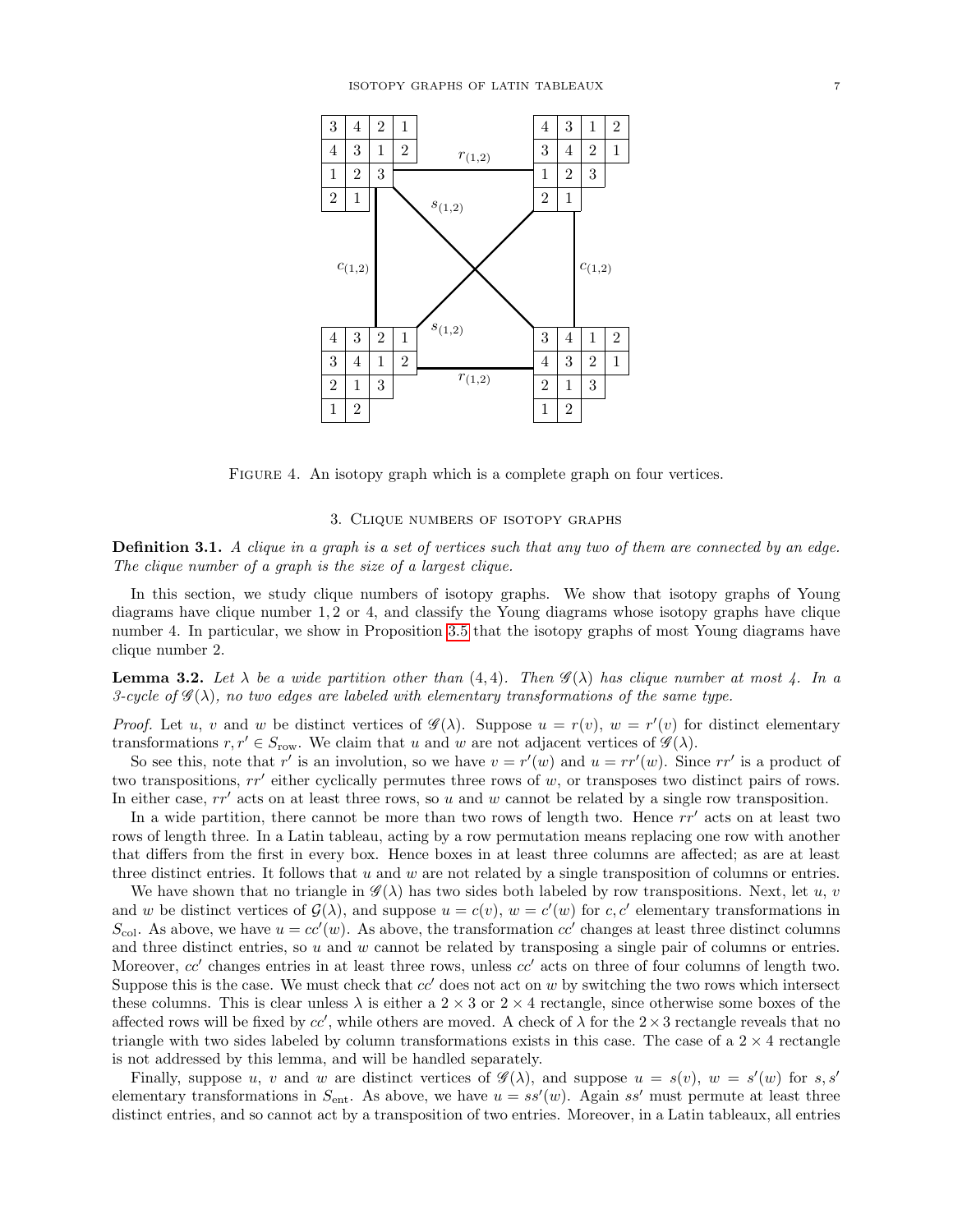<span id="page-7-0"></span>

FIGURE 5. Four fillings of  $\lambda = (2, 2)$ , which form a maximal four-clique in the isotopy graph.

must appear in the first (longest) row. Hence ss' permutes at least three boxes in the same row, and cannot act by a single transposition of columns. Finally, we must check that  $ss'$  cannot act by switching two rows. Again, this is manifestly impossible unless  $\lambda$  is a 2  $\times$  3 or 2  $\times$  4 rectangle. A check reveals that no such triangle exists in  $\mathscr{G}(\lambda)$  when  $\lambda$  is a  $2 \times 3$  rectangle.

We have shown that for  $\lambda \neq (4, 4)$ , each triangle in  $\mathscr{G}(\lambda)$  must have sides labeled with elementary transformations of distinct type. Now, suppose  $\lambda \neq (4, 4)$  is a wide partition such that  $\mathscr{G}(\lambda)$  has clique number greater than two. Let u be any vertex of  $\mathscr{G}(\lambda)$  which is contained in a clique of size greater than two, and let v and w be additional vertices of this clique. Then the edges uv and uw form two sides of a triangle in the clique, and must therefore be labeled by elementary transformations of distinct type. Since there are only three types of elementary transformations, it follows that any clique in  $\mathscr{G}(\lambda)$  must have at most four vertices, so the clique number of  $\mathscr{G}(\lambda)$  is at most four.

For  $\lambda = (4, 4)$ , the statement that no triangle in the isotopy graph has two sides labeled by transformations of the same type no longer holds, as shown in Figure [5.](#page-7-0) However, by modifying our arguments slightly, we can show that  $\mathscr{G}(\lambda)$  has clique number four in this case as well.

## <span id="page-7-1"></span>**Lemma 3.3.** Let  $\lambda = (4, 4)$ . The clique number of  $\mathscr{G}(\lambda)$  is 4.

*Proof.* Let T be a filling of  $\lambda$ , and consider a triangle C in  $\mathscr{G}(T)$ . Note that a composition of two column operations must impact at least three different columns, and at least three different entries. Hence there cannot be a triangle in  $\mathscr{G}(T)$  which has three sides labeled by column transformations; or two sides labeled by column operations and one side labeled by a permutation of entries. Similarly, no triangle has all three sides labeled by transformations on entries, or two labeled by entry transformations and one labeled by a column transformation. Hence, the possible labels for the sides of the triangle are  $\{r, c, s\}$ ,  $\{r, c, c\}$  and  $\{r, s, s\}$ . We claim this implies that  $\mathscr{G}(\lambda)$  has a clique number of at most 4.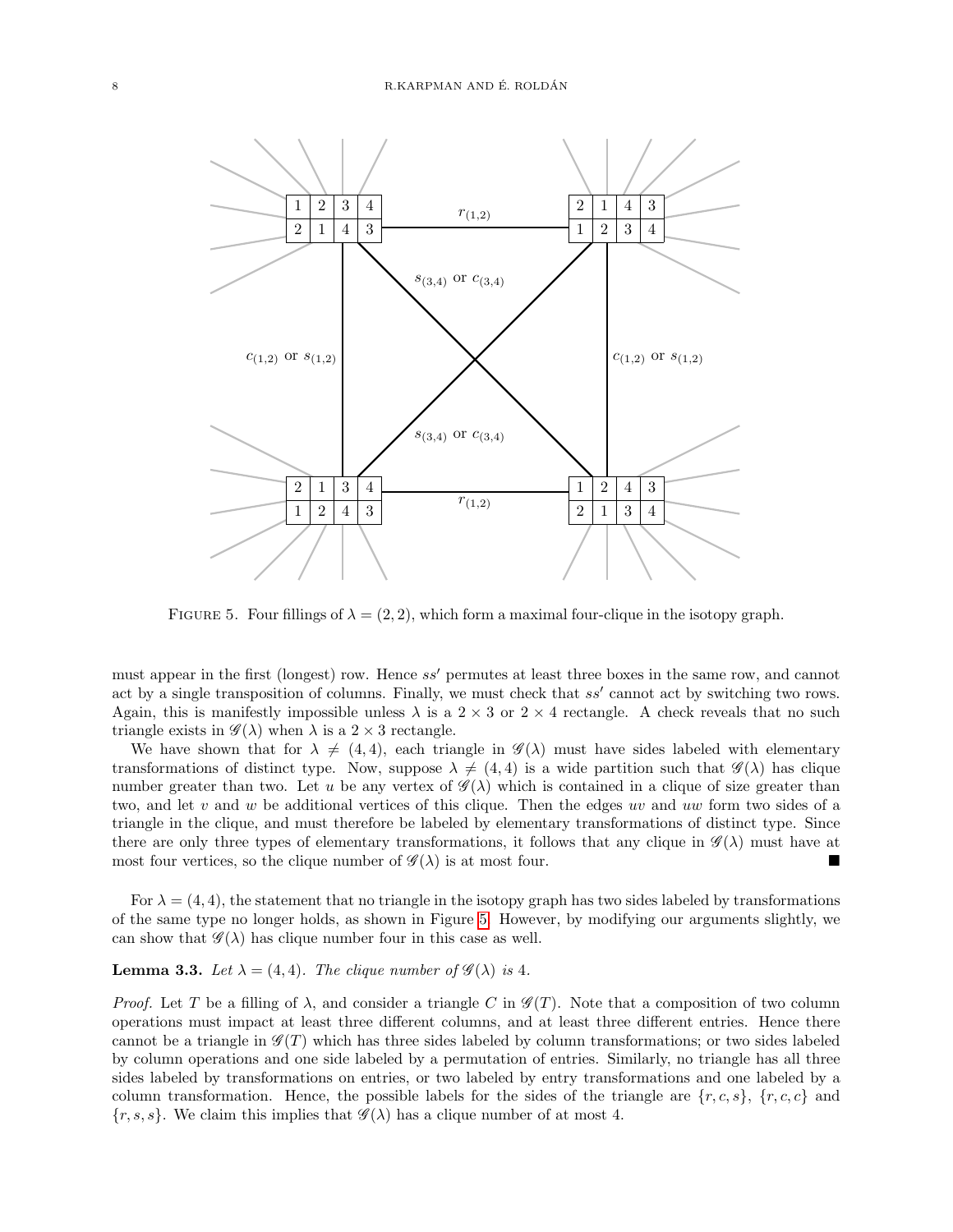$\blacksquare$ 

To see this, note that there is only one row transformation  $r = r_{(1,2)}$  in the isotopy group of  $\lambda$ . Hence each vertex of  $\mathscr{G}(\lambda)$  is incident at exactly one edge labeled r. Let  $u, v, w, x$  be vertices of a four-clique in  $\mathscr{G}(\lambda)$ . Any three of these four vertices form a triangle, which has one side labeled r.

Suppose  $v = r(u)$ . Then since  $\{u, w, x\}$  form the vertices of a triangle, and u is incident at exactly one edge labeled r, we must have that  $w = r(x)$ . Hence in the subgraph induced by  $\{u, v, w, x\}$ , each vertex is incident at an edge labeled r. Let y be another vertex of T. Then no edge from y to a vertex in  $\{u, v, w, x\}$ can be labeled with r. If y were adjacent to all the vertices  $\{u, v, w, x\}$ , then we would have a triangle with vertices  $\{x, y, u\}$ . Since the edge from x to u must have a label other than r, no edge in this triangle can be labeled r, a contradiction. So the clique number of  $\mathscr{G}(\lambda)$  is at most four.

<span id="page-8-0"></span>**Theorem 3.4.** Let  $\lambda$  be a wide partition such that  $\mathscr{G}(\lambda)$  is nonempty. The clique number of  $\mathscr{G}(\lambda)$  is either 1, 2 or 4.

*Proof.* We have seen that the clique number of  $\mathscr{G}(\lambda)$  is 4 when  $\lambda = (4, 4)$ . Suppose now that  $\lambda$  is not equal to (4, 4).

By Lemma [3.2,](#page-6-1) it suffices show that if  $\mathscr{G}(\lambda)$  has a 3-cycle, that 3-cycle must be contained in a clique of size 4. Suppose  $\mathscr{G}(\lambda)$  has a 3-cycle C. By Lemma [3.2,](#page-6-1) the edges of C must be labeled by distinct elementary transformations  $r, c$  and  $s$  where  $r \in S_{\text{row}}$ ,  $c \in S_{\text{col}}$  and  $s \in S_{\text{ent}}$ .

Let u, v and w be the vertices of C, and suppose without loss of generality that we have  $v = r(u)$ ,  $w = s(u)$ , and  $w = c(v)$ . Let  $x = c(u)$ . Since r and c pairwise commute, we have

$$
w = cr(u) = rc(u) = r(x).
$$

So  $x$  is adjacent to  $w$ .

Since  $c(v) = w = s(u)$ , and c is an involution, we have

$$
v = c(w) = cs(u)
$$

and since c and s commute we have

$$
v = sc(u) = s(x).
$$

So x is adjacent to v, and x is adjacent to all three vertices of C. Hence  $\{u, v, w, x\}$  are the vertices of a clique of size 4 in  $\mathscr{G}(\lambda)$ . This completes the proof.

<span id="page-8-1"></span>**Proposition 3.5.** Let T be a Latin tableaux of shape  $\lambda$ . Then  $\mathscr{G}(T)$  has a triangle if and only if there exist elementary transformations  $r = r_{(i_1,i_2)} \in S_{row}$ ,  $c = c_{(j_1,j_2)} \in S_{col}$  and  $s = s_{(a_1,a_2)} \in S_{ent}$  such that  $a_1, a_2 \in [4]$ ,  $rc(T) = s(T)$  and all of the three following properties hold:

- <span id="page-8-3"></span>(1) All boxes which are in rows i<sub>1</sub> or i<sub>2</sub> but not in columns j<sub>1</sub> or j<sub>2</sub> have entries in  $\{a_1, a_2\}$ . All boxes which are in columns  $j_1$  or  $j_2$  but not in rows  $i_1$  or  $i_2$  also have entries in  $\{a_1, a_2\}$ .
- <span id="page-8-4"></span>(2) No entry in  $\{a_1, a_2\}$  appears in any other row or column of T.
- <span id="page-8-2"></span>(3) Suppose rows  $i_1$  and  $i_2$  intersect columns  $j_1$  and  $j_2$ , so that T has boxes in positions  $(i_1, j_1), (i_1, j_2),$  $(i_2, j_1)$  and  $(i_2, j_2)$ , which mark the corners of a square within T. Then the entries in these four boxes form one of the patterns shown below, where  $i, j, k \in \{1, 2\}$  and

$$
\{b_1, b_2\} = [4] \setminus \{a_1, a_2\}.
$$

| $ b_i b_j$  | $ a_i b_k $ | $ b_k a_i $ |
|-------------|-------------|-------------|
| $ b_i b_i $ | $ b_k a_j $ | $ a_j b_k $ |

Note that from the conditions stated in the proposition, it follows that rows  $i_1$  and  $i_2$  both have length at most 4, and the same holds for columns  $j_1$  and  $j_2$ -see Appendix [A.](#page-16-0)

*Proof.* The fact that this holds for  $\lambda = (4, 4)$  follows from the proof of Lemma [3.3.](#page-7-1) So assume  $\lambda \neq (4, 4)$ .

First suppose that T satisfies the above criteria. Let  $r = r_{(i_1,i_2)}$  and  $c = c_{(j_1,j_2)}$ . If rows  $i_1$  and  $i_2$  intersect columns  $j_1$  and  $j_2$ , then rc interchanges boxes  $(i_1, j_1)$  and  $(i_2, j_2)$ ; and also interchanges boxes  $(i_1, j_2)$  and  $(j_2, i_1)$ . By Criterion [3,](#page-8-2) this means that rc either interchanges pairs of boxes that contain the same entry; or pairs where the two boxes contain  $a_i$  and  $a_j$  respectively with  $i, j \in \{1, 2\}$ . Hence rc acts on these four boxes by applying  $s_{(a_1,a_2)}$ .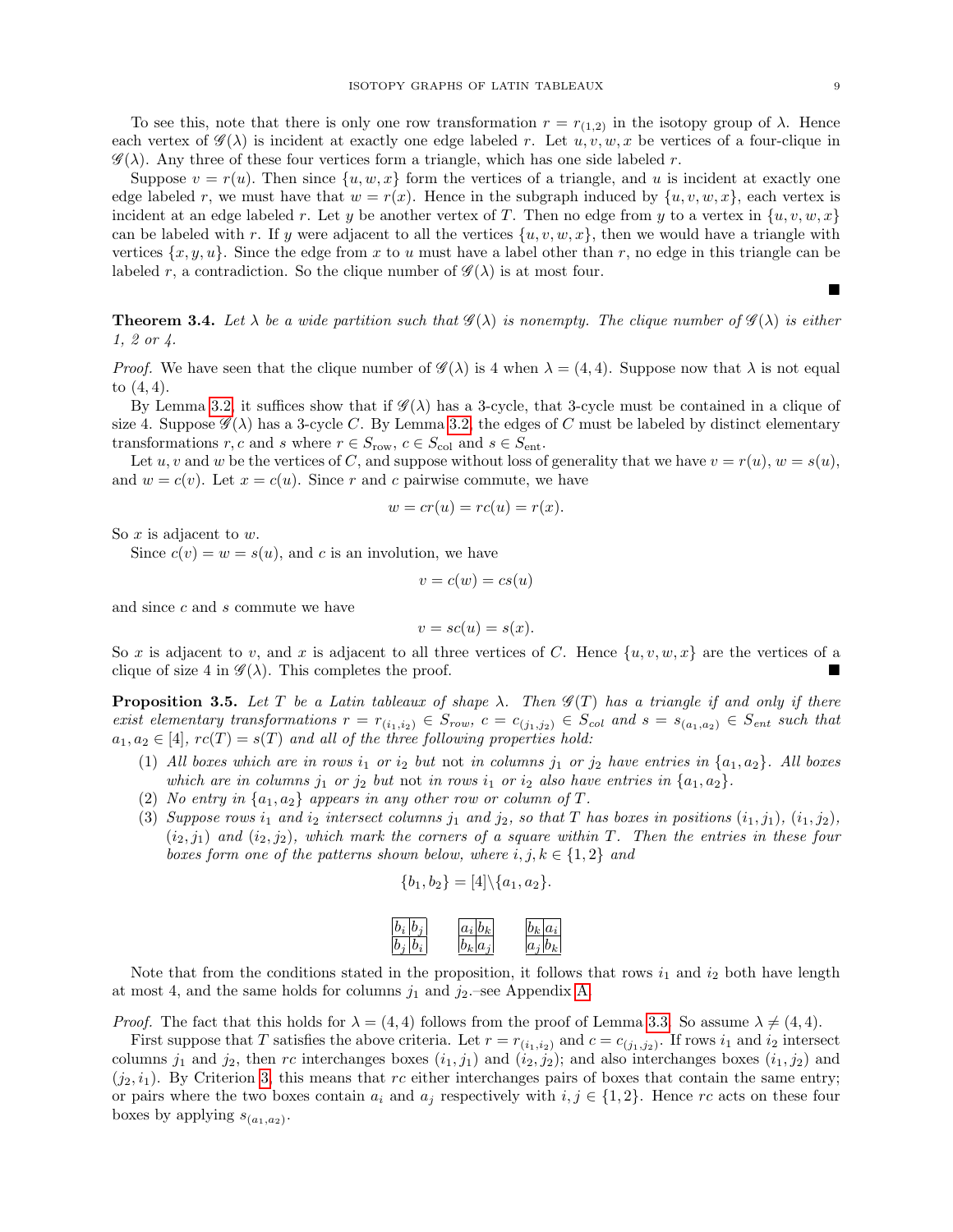Next, note that rc swaps any remaining boxes in row  $i_1$  with the box in the same column of row  $i_2$ . Since the boxes in question must contain entries  $a_i, a_j$  for  $i, j \in \{1, 2\}$  by criterion [1,](#page-8-3) and no two boxes in the same column may have the same entries, it follows that rc acts on these rows by applying  $s_{(a_1,a_2)}$ . Similarly, rc acts by  $s_{(a_1,a_2)}$  on the boxes that are in columns  $j_1, j_2$  but not rows  $i_1, i_2$ . Hence rc acts on the entire tableau by  $s_{(a_1,a_2)}$  and the isotopy graph contains a triangle.

Next, suppose the isotopy graph of T has a triangle. Note that the isotopy group of  $\lambda$  acts transitively on vertices of  $\mathscr{G}(T)$ . Hence  $\mathscr{G}(T)$  has a triangle if and only if there is a triangle which includes the vertex indexed by T itself.

By Lemma [3.2,](#page-6-1) T is a vertex of a triangle if and only if there are elementary transformations  $r \in S_{\text{row}}$ ,  $c \in S_{\text{col}}$ ,  $s \in S_{\text{ent}}$  such that  $rc(T) = s(T)$ . Suppose  $r = r_{(i_1, i_2)}$ ,  $c = c_{(j_1, j_2)}$ , and  $s = s_{(a_1, a_2)}$ .

Then in particular rows  $i_1$  and  $i_2$  are of the same length, and so are columns  $j_1$  and  $j_2$ . All entries which are in rows  $i_1$  or  $i_2$ , but not in columns  $j_1$  or  $j_2$ , are changed by the action of rc. Hence those boxes must contain entries in  $\{a_1, a_2\}$ . Note that this implies rows  $i_1, i_2$  each have length at most 4, since each contains at most two distinct entries in boxes outside of columns  $j_1, j_2$ . So  $a_1, a_2 \in [4]$  as desired. Similarly, all entries in columns  $j_1$  or  $j_2$  which are not contained in  $i_1$  or  $i_2$  must have entries in  $\{a_1, a_2\}$  and Criterion [1](#page-8-3) holds. Moreover, T cannot have entries from  $\{a_1, a_2\}$  in boxes which are not moved by rc, so Criterion [2](#page-8-4) holds.

Finally, if rows  $i_1$  and  $i_2$  intersect columns  $j_1$  and  $j_2$ , then again rc acts by interchanging boxes  $(i_1, j_1)$ and  $(i_2, j_2)$ ; and interchanging boxes  $(i_1, j_2)$  and  $(j_2, i_1)$ . This action is only equivalent to applying  $s_{(a_1, a_2)}$ if the entries in these four boxes fall into one of the three cases in Criterion [3.](#page-8-2) This completes the proof.  $\blacksquare$ 

By Proposition [3.5,](#page-8-1) we can classify the Young diagrams  $\lambda$  such that  $\mathscr{G}(\lambda)$  has a triangle. In any such  $\lambda$ there must be a pair of rows  $i_1, i_2$  of the same length, which is at most 4; and a pair of columns  $j_1, j_2$  of the same length, which is at most 4, as in the statement of Proposition [3.5.](#page-8-1) If rows  $i_1, i_2$  do not intersect columns  $j_1, j_2$ , then Condition 1 from Proposition [3.5](#page-8-1) implies that both rows  $i_1, i_2$  and columns  $j_1, j_2$  are of length 2, and both contain only entries in  $\{1, 2\}$ . Hence  $\lambda$  is a wide partition with four rows, such that rows 3 and 4 are of length 2; and rows 1 and 2 are of length at least 4.

If rows  $i_1, i_2$  and columns  $j_1, j_2$  intersect, this again imposes a substantial restriction on the shape  $\lambda$ . We note, however, that the existence of a pair of columns and a pair of rows that intersect in the necessary way does not guarantee that  $\mathscr{G}(\lambda)$  has a triangle. The exceptions are wide partitions with 4 or 5 rows, whose lower 4 rows form a copy of the diagram



To see why, let T be a Latin filling of  $\lambda$ . Note that if  $\mathscr{G}(T)$  were to have a triangle, it would in particular have a triangle containing the vertex corresponding to  $T$  itself. This triangle would necessarily have two sides labeled  $r_{(1,2)}$  and  $c_{(2,3)}$ . The third side would be labeled by  $s_{(a_1,a_2)}$ , where  $a_1$  and  $a_2$  are the entries in the second and third boxes in row 3. However, the last row of  $\lambda$  contains only a single box, which must be filled with a 1. Hence either  $a_1$  or  $a_2$  must equal 1, which violates Condition 2 of Proposition [3.5.](#page-8-1) Thus  $\mathscr{G}(\lambda)$  is triangle-free.

We include as an appendix a complete list of Young diagrams  $\lambda$  such that  $\mathscr{G}(\lambda)$  has a triangle.

#### 4. Vertex Degrees of Isotopy Graphs

<span id="page-9-0"></span>By Remark [2.21,](#page-5-0) each connected component of an isotopy graph is  $k$ -regular for some  $k$ , meaning all vertices have the same degree. The lemma below gives a bound on the maximum degree of a vertex in an isotopy graph of a Latin tableau, which depends on both the shape of the tableau and its entries.

Before stating the lemma, we give an example. Figure [5](#page-7-0) shows four Latin tableaux of shape  $\lambda = (4, 4)$ , which form a maximal clique in the isotopy graph of the tableau

$$
T = \frac{1 \; 2 \; 3 \; 4}{2 \; 1 \; 4 \; 3}.
$$

There are 13 elementary transformations that act on Latin tableaux of shape  $\lambda = (4, 4)$ : one transposition that acts on rows, 6 that act on columns, and 6 that act on entries. So the degree of any vertex of  $\mathscr{S}(T)$  is at most 13. However, the transformation  $c_{(1,2)}$ , which switches the first two columns of T, acts identically to  $s_{(1,2)}$ , which switches entries 1 and 2. Similarly  $c_{(3,4)}$ , the transformation which switches the columns 3 and 4,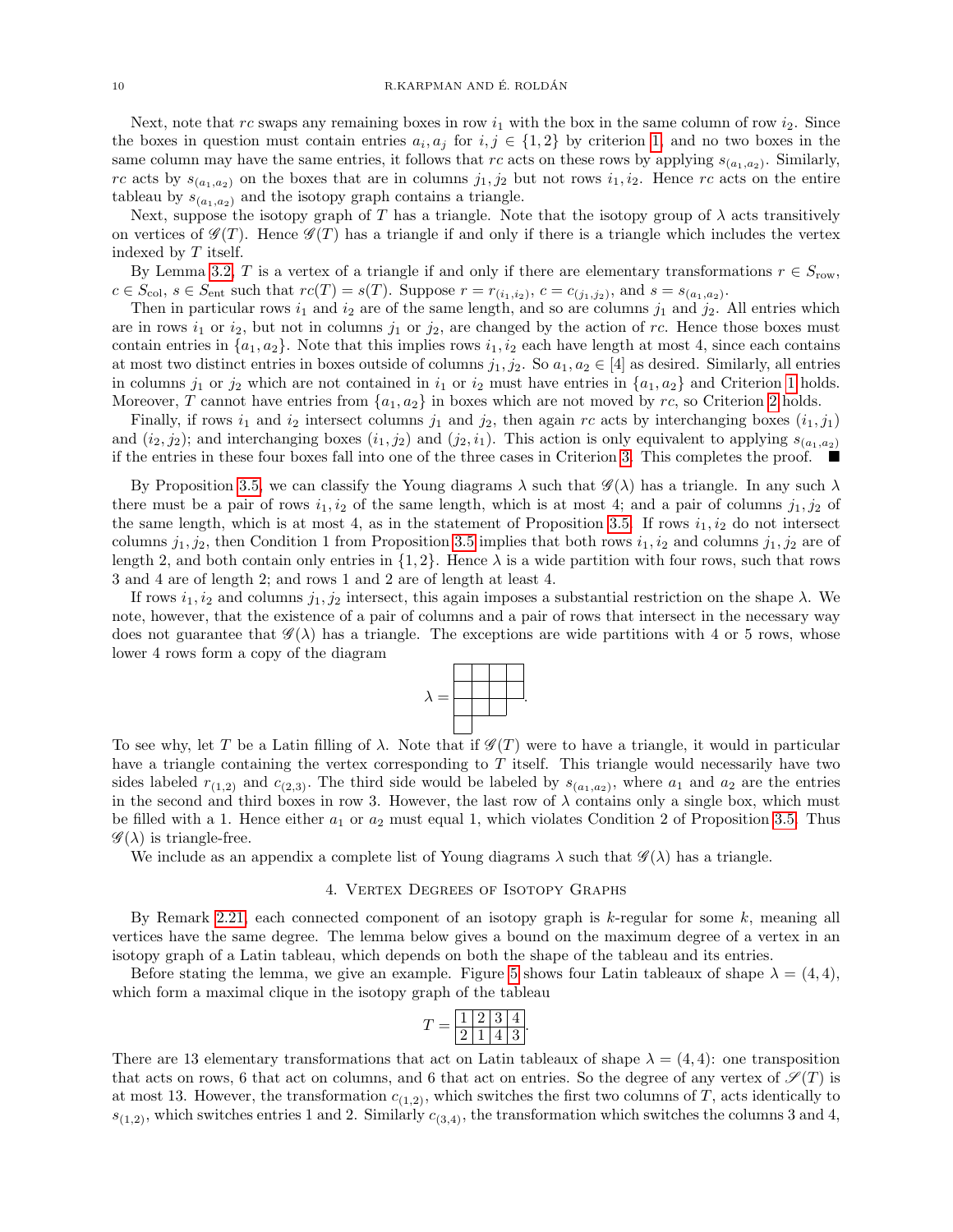acts identically to  $s_{(3,4)}$ , which switches entries 3 and 4. Hence there are only 11 elementary transformations which act distinctly on T, and the degree of each vertex of  $\mathscr{G}(T)$  is 11.

<span id="page-10-0"></span>**Lemma 4.1.** Let T be a Young diagram of shape  $\lambda$ . Let a be the number of pairs of rows of  $\lambda$  which have the same length, and let b be the number of pairs of columns of  $\lambda$  which have the same length. Then the degree  $d_T$  of each vertex of  $\mathscr{G}(\lambda)$  is bounded above by  $a + 2b$ . Moreover the degree of each vertex in a connected component  $\mathscr{G}(T)$  is equal to  $a + 2b$  unless one of the following holds:

- (1) The first row of  $\lambda$  has length n, the second row has length  $m < n$ , and for some  $i, j > m$ , the boxes at positions  $(1, i)$  and  $(1, j)$  contain entries  $x, y \in \{m+1, \ldots, n\}.$
- (2) The second row of  $\lambda$  has length n, the third row has length  $m < n$ , and there are columns  $m < i, j \leq n$ whose boxes give a tableau of the form

for  $\{x, y\} \subset \{m+1, \ldots, n\}.$ 

*Proof.* The degree of a vertex in  $\mathscr{G}(T)$  is the number of elementary transformations whose actions on T are distinct. We have one elementary transformation for every pair of rows of the same length; one for every pair of columns which have the same length; and one for every pair of entries that appear the same number of times. Since the number of pairs of entries that appear the same number of times is exactly the number of pairs of columns of the same length, the total number of elementary transformations in the isotopy group of  $\mathscr{G}(\lambda)$  is therefore  $a+2b$ . Hence  $d_T = a+2b$ , as long as no two elementary transformations act identically on T.

Suppose there exist two elementary transformations u and v which act identically on  $T$ . We note that switching two rows of length 3 or more will change boxes in more than two distinct columns, and boxes with more than two distinct entries. Hence no other elementary transformation can have the same effect as switching a pair of rows of length 3 or more. Similarly, no other elementary transformation can have the same effect as switching two columns of length 3 or more, or two entries which each appear three or more times.

Suppose either u or v is a row transformation; without loss of generality u acts by switching 2 rows, which are of necessity both of length 2 (a wide partition cannot have 2 rows of length 1). The transformation  $v$ must act on precisely the same collection of boxes, by switching either 2 columns or 2 entries. In the former case,  $v$  can only move boxes which are also affected by  $u$ . Hence T has a pair of rows of length 2, which are wholly contained in a pair of columns of length 2, and T is a  $2 \times 2$  square, so condition (2) holds. In the latter, we must have  $v = s_{(1,2)}$ . But this means there are no entries 1 or 2 outside the two rows effected by v. Hence those rows are the whole tableau, so T is again a  $2 \times 2$  square.

Hence if  $\lambda$  is not a  $2 \times 2$  square, it follows that neither u nor v acts on rows. Suppose without loss of generality that u acts by switching columns i and j, and v acts on entries. Then the columns acted on by u contain only entries which are acted on by  $v$ , and hence both have length either 1 or 2. Suppose both have length 1. Then if the first row of T has length  $n$ , the second has length  $m < n$ . The entries acted on by v must be contained only in the columns which are affected by u. Since a row of length  $k$  in a Latin tableau contains entries  $\{1, 2, \ldots, k\}$ , it follows that the boxes in positions  $(1, i)$  and  $(1, j)$  which are affected by u must contain entries in  $\{x, y\} \subseteq \{n+1, \ldots, m\}$ . So Condition (1) holds.

Similarly, suppose columns i and j both have length 2. Then there must be entries  $\{x, y\}$  which appear in the boxes  $(1, i), (1, j), (2, i), (2, i)$  and nowhere else in T. Since a row of length k in a Latin tableau contains entries  $\{1, 2, \ldots, k\}$ , this is impossible unless condition (2) holds.

**Definition 4.2.** If a Latin tableau T satisfies either Condition (1) or Condition (2) from [4.1,](#page-10-0) we call the two columns i, j in question a symmetric pair of columns.

<span id="page-10-1"></span>**Theorem 4.3.** Let T be a young diagram of shape  $\lambda$ . Let a be the number of pairs of rows of  $\lambda$  that have the same length, let b be the number of pairs of columns of  $\lambda$  that have the same length, and let p be the number of symmetric pairs of columns in T. Then the degree of a vertex in  $\mathscr{G}(T)$  is  $a + 2b - p$ .

*Proof.* We may partition the elementary transformations acting on  $\mathscr{G}(T)$  into equivalence classes, by declaring two transformations equivalent if they act identically on T. The degree of a vertex of  $\mathscr{G}(T)$  is then the number of equivalence classes. It follows from the proof of the previous lemma that two transpositions are equivalent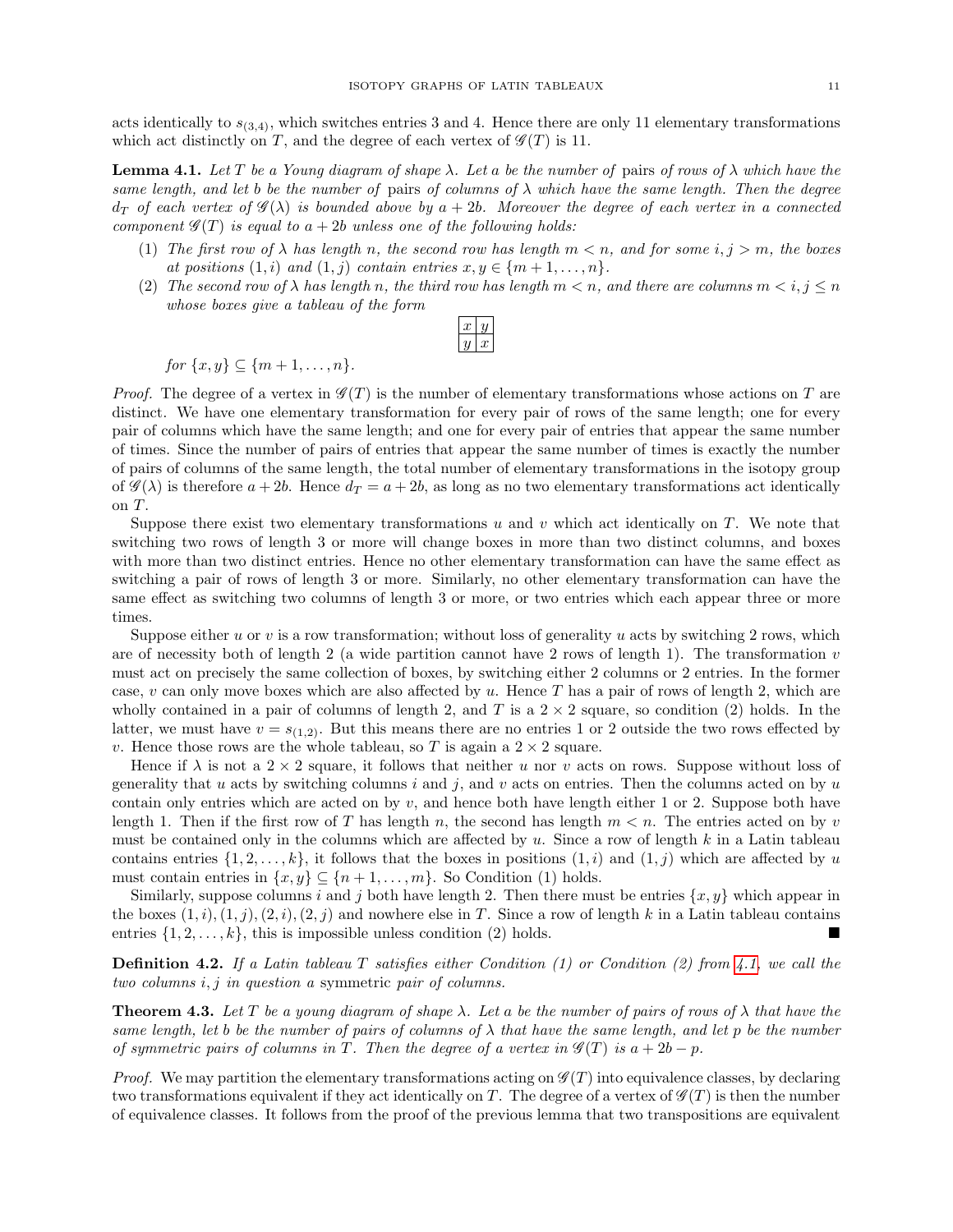if and only if they form a pair  $u = c_{(i,j)}$ ,  $v = s_{(x,y)}$ , where columns i and j of T form a symmetric pair of columns containing entries from  $\{x, y\}$ . Hence we have p equivalence classes containing two elementary transformations. The remaining  $a + b - 2p$  transformations are equivalent only to themselves, giving a total of  $a + 2b - p$  equivalence classes.

In the case where  $\lambda$  is a square, the formula in Theorem [4.3](#page-10-1) has an especially nice form.

# **Corollary 4.4.** Let T be a Latin square of order n, where  $n \geq 3$ . Then  $\mathscr{G}(T)$  is regular of degree  $3\binom{n}{2}$ .

*Proof.* We note that T is a Latin tableau which has n rows, all of the same length, and n columns, also all of the same length. Hence in the statement of Theorem [4.3,](#page-10-1) we have  $a = b = \binom{n}{2}$ . Since all columns have length  $\geq$  3, the tableau T cannot have a symmetric pair of columns, so  $p = 0$  and the proof is complete.

We remind the reader that for a Young diagram  $\lambda$ , we denote with  $\lambda_1$  the length of the first row (which is also the biggest row). In what follows, we denote by  $\Lambda_n$  the set of all Young diagrams such that  $\lambda_1 = n$ . Observe that in particular the Young diagram  $\lambda$  corresponding to a Latin square of size  $n \geq 3$  is in  $\Lambda_n$  and each vertex of  $\mathscr{G}(\lambda)$  has degree  $3\binom{n}{2}$ . For any other Young diagram  $\lambda \in \Lambda_n$ , the maximum vertex degree of  $\mathscr{G}(\lambda)$  is less than or equal to  $3\binom{n}{2}$ . We also notice that the staircase shape  $\lambda = (n, n-1, ..., 1)$  has an isotopy graph consisting of a single vertex, with degree zero. It is an open problem to find out for which numbers  $0 \leq \ell \leq 3\binom{n}{2}$  does there exist a wide partition  $\lambda$  in  $\Lambda_n$  such that the maximum vertex degree of  $\mathscr{G}(\lambda)$  is  $\ell$ . For all  $n$ , the partition consisting of a single row of length  $n$  has an isotopy graph which is regular of degree  $\binom{n}{2}$ . When n is even and  $n \geq 4$ , the tableau  $T_n$  constructed in the next section provides an example of a tableau in  $\Lambda_n$  whose isotopy graph has maximum degree n.

#### 5. Cubes in isotopy graphs

<span id="page-11-0"></span>**Definition 5.1.** We say a graph G is isomorphic to a d-cube (or simply that G is a d-cube) if there is a bijection between vertices of G and d-tuples with entries in {0, 1} such that two vertices are adjacent if and only if the corresponding d-tuples differ in a single coordinate.



FIGURE 6. A graph isomorphic to a 3-cube.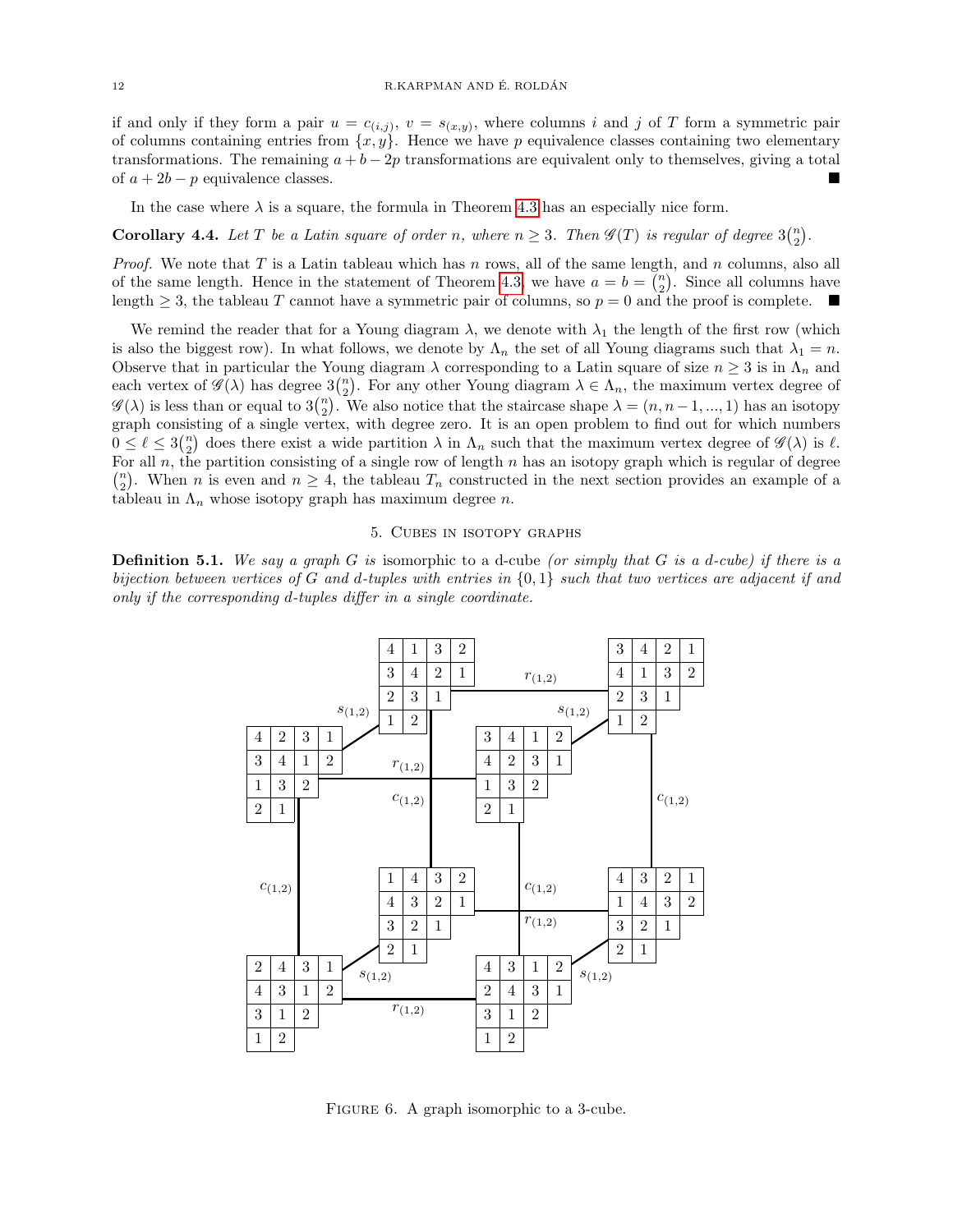The goal of this section is to characterize tableaux whose isotopy graphs are isomorphic to a cube, and construct isotopy graphs isomorphic to cubes of all dimensions. We will see that if a tableau T of shape  $\lambda$ has an isotopy graph which is a cube, then  $\lambda$  must satisfy the following condition.

**Definition 5.2.** If a shape  $\lambda$  has no three rows and no three columns of the same length, we call  $\lambda$  a squareable Young diagram. A Latin tableaux is squareable if its shape is a squareable Young diagram.

The next lemma will be used in the proof of Lemma [5.4](#page-12-0) below, which states that a tableau whose isotopy graph is a cube must be squareable.

**Lemma 5.3.** All elementary transformations acting on a Latin tableau T of shape  $\lambda$  pairwise commute if and only if  $\lambda$  is squareable.

*Proof.* If  $r \in S_{\text{row}}$ ,  $c \in S_{\text{col}}$  and  $s \in S_{\text{ent}}$  are elementary transformations, then clearly  $r, c$  and s commute with each other. Hence it suffices to show that the elementary transformations in  $S_{\text{row}}$  pairwise commute if and only if  $\lambda$  has no three rows of the same length; and that the elementary transformations in  $S_{\text{col}}$  and  $S_{\text{ent}}$  respectively pairwise commute if and only if  $\lambda$  has no three columns of the same length.

Suppose  $\lambda$  has three rows a, b and c of the same length. Then  $r_{(a,b)}$  and  $r_{(b,c)}$  do not commute, proving the forward direction of the statement for  $S_{\text{row}}$ . Conversely, suppose  $r_{(i,j)}, r_{(x,y)} \in S_{\text{row}}$  are distinct elementary transformations which do not commute. Then  $\{i, j\} \cap \{x, y\}$  must be nonempty. By definition of  $S_{\text{row}}$ , rows i and j have the same length; and so do rows x and y. Since  $\{i, j\} \cap \{x, y\}$  is nonempty, rows i, j and x all have the same length. This proves the reverse direction of the statement about  $S_{\text{row}}$ .

The argument for  $S_{\text{col}}$  is similar. Finally, by an analogous argument, we may show that elementary transformations in  $S_{\text{ent}}$  pairwise commute if and only if no three entries of T appear the same number of times. To finish the proof, note that a Latin tableau T of shape  $\lambda$  has three entries which appear the same number of times if and only if the shape  $\lambda$  has three columns of the same length.

<span id="page-12-0"></span>**Lemma 5.4.** Let T be a Latin tableau. If  $\mathscr{G}(T)$  is isomorphic to a cube, then  $\lambda$  is squareable.

*Proof.* Suppose T is not squareable, and suppose T has three columns of the same length: columns  $x, y$  and  $z$ . (If T has three rows of the same length, the argument is similar.) Let C be the subgroup of the isotopy group of T which acts by permuting columns  $x, y$  and  $z$ . Then C is generated by the elementary transformations  $c_{(x,y)}$   $c_{(x,z)}$  and  $c_{(y,z)}$ , and C acts faithfully on  $\mathscr{G}(T)$ . Hence the Cayley graph G of C with those generators appears as a subgraph of  $\mathscr{G}(T)$ . We will prove that there is a pair of vertices in G which have at least three common neighbors. To see this, note that

$$
c_{(y,z)}c_{(x,y)} = c_{(x,z)}c_{(y,z)} = c_{(xzy)}
$$

$$
c_{(x,y)}c_{(y,z)} = c_{(x,z)}c_{(x,y)} = c_{(xyz)}
$$

Hence in the Cayley graph  $G, c_{(x,y)}$  and  $c_{(y,z)}$  have three distinct common neighbors: the identity,  $c_{(y,z)}c_{(x,y)}$ , and  $c_{(x,y)}c_{(y,z)}$ . However, it easy to check that no pair of vertices in a cube has more than two common neighbors. This shows that  $\mathscr{G}(T)$  is not a cube, and the proof is complete.

Remark 5.5. It is tempting to conjecture that the isotopy graph of any tableau whose shape is squareable must be a cube. However, this is not the case, as the following example shows.

Let  $\lambda$  be the Young diagram of shape

$$
(2k, 2k, 2(k-1), 2(k-1), \ldots, 4, 4, 2, 2).
$$

Then  $\lambda$  can be partitioned into  $2 \times 2$  squares, defined by intersecting a pair of rows of the same length with a pair of columns of the same length. In a Latin tableau of shape  $\lambda$  each of these  $2 \times 2$  squares must have entries

for some x, y For example, when  $k = 3$ , one tableau of shape  $\lambda$  is shown in Figure [7.](#page-13-0) Let T be a Latin tableau of shape

$$
\lambda = (2k, 2k, 2(k-1), 2(k-1), \dots, 4, 4, 2, 2)
$$

for some k. Then each vertex in the isotopy graph of T has degree 3k. So if  $\mathscr{G}(T) \cong \mathscr{C}^d$  for some d, we must have  $d = 3k$ .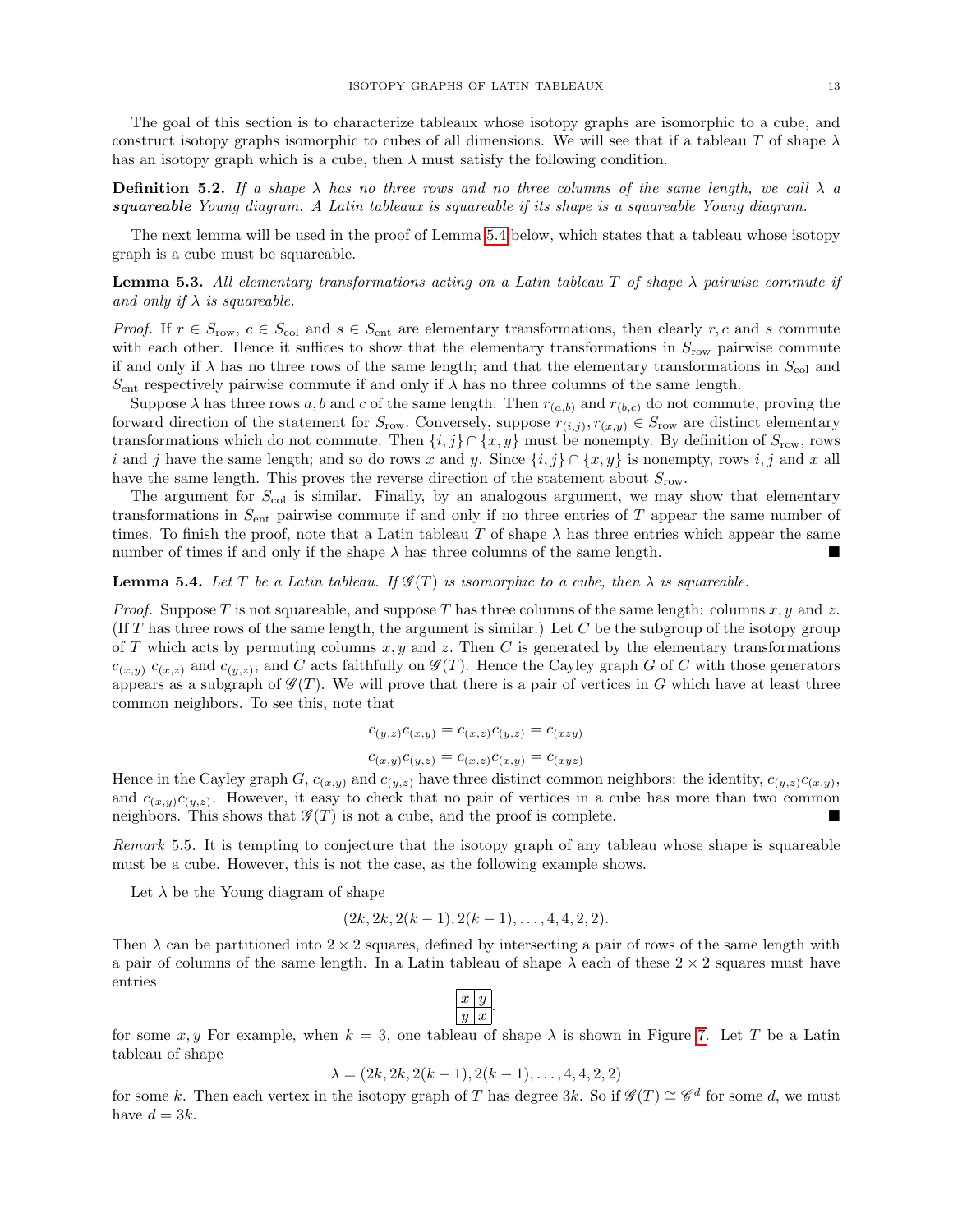

FIGURE 7. A tableau with nontrivial symmetries

<span id="page-13-0"></span>Suppose we now switch every pair of rows of the same length, and then switch every pair of columns of the same length. The overall effect is to switch the boxes in opposite corners of each  $2 \times 2$  square, which does not change  $T$  by the above discussion. Hence  $T$  has a nontrivial symmetry.

The isotopy group of  $\lambda$  has order  $2^{3k}$ . Since T has at least one nontrivial symmetry,  $\mathscr{G}(T)$  has fewer than  $2^{3k}$  vertices. So  $\mathscr{G}(T)$  is not isomorphic to a cube, and no Latin tableau of shape  $\lambda$  has an isotopy graph isomorphic to a cube.

**Definition 5.6.** Suppose columns i and j form a symmetric pair in a tableau  $T$ , and the columns have entries in  $\{x, y\}$ . Then T has a nontrivial symmetry  $\rho = s_{(x, y)} c_{(i, j)}$ . We say a symmetry  $\sigma$  of a latin tableau T arises from symmetric pairs of columns if  $\sigma$  is a composition of symmetries of the form given above.

<span id="page-13-1"></span>**Lemma 5.7.** Suppose  $T$  is a squareable Latin tableau such that the following hold:

- (1) The degree of a vertex in  $\mathscr{G}(T)$  is d.
- (2) The Latin tableau T has no nontrivial symmetries, except perhaps some arising from symmetric pairs of columns.

Then  $\mathscr{G}(T) \cong \mathscr{C}^d$ .

*Proof.* Let  $\lambda$  be the shape of T. Let  $t_1, \ldots, t_d$  be elementary transformations which generate the isotopy group  $\mathscr{S}(\lambda)$ . Let  $\mathbb{Z}_2$  be the additive group of integers modulo 2. Since  $\lambda$  is squareable, we have an isomorphism

$$
\varphi : (\mathbb{Z}_2)^d \to \mathscr{S}(\lambda)
$$

defined by

$$
(a_1, a_2, \dots, a_d) \mapsto t_1^{a_1} t_2^{a_2} \cdots t_d^{a_d}
$$

where  $a_i \in \{0, 1\}.$ 

Suppose T has no nontrivial symmetries, and consider the Cayley graph of  $(\mathbb{Z}_2)^d$  with respect to the generating set  $\{e_1, \ldots, e_d\}$  where  $e_i$  is the d-tuple with a 1 in the  $i^{th}$  coordinate, and 0's everywhere else. The vertices of this graph are in obvious bijection with vertices of  $\mathscr{C}_d$ , and two vertices are adjacent if and only if they differ in a single coordinate. Hence the Cayley graph of  $(\mathbb{Z}_2)^d$  is a d-dimensional cube.

The isomorphism  $\varphi$  carries the generator  $e_i$  of  $(\mathbb{Z}_2)^d$  to the elementary transformation  $t_i$  in  $\mathscr{S}(\lambda)$ . Hence this isormophism induces an isomorphism of Cayley graphs from the cube  $\mathscr{C}^d$  to the Cayley graph of  $\mathscr{S}(\lambda)$ with generating set  $\{t_1, \ldots, t_d\}$ . But since T has no nontrivial symmetries,  $\mathscr{G}(T)$  is just the Cayley graph of  $\mathscr{S}(\lambda)$  with respect to the generating set  $t_1, \ldots, t_n$ . This completes the proof.

Next, suppose T has at least one symmetric pair of columns. Note that since  $\lambda$  is squareable, T has at most two symmetric pairs of columns, which must be disjoint: at most one symmetric pair of columns of length 2, and at most one symmetric pair of columns of length 1.

Suppose T has exactly one symmetric pair of columns, consisting of columns i and j with entries in  $\{x, y\}$ . Then T has a nontrivial symmetry  $\rho = c_{(i,j)} s_{(x,y)}$  of order 2, and the stabilizer Stab(T) of T in  $\mathscr{S}(\lambda)$  is the group of order 2 generated by  $\rho$ .

For simplicity of notation, suppose the elementary transformations  $c_{(i,j)}$  and  $s_{(x,y)}$  correspond to  $t_{d-1}$  and  $t_d$  under the isomorphism  $(\mathbb{Z}_2)^d \to \mathscr{S}(\lambda)$  described above.

Then  $\mathscr{S}(T)/\text{Stab}(T)$  has a complete set of distinct coset representatives of the form

$$
t_1^{a_1} t_2^{a_2} \cdots t_{d-1}^{a_{d-1}} \operatorname{Stab}(T)
$$

as  $a_1, \ldots, a_{d-1}$  range through  $\{0, 1\}.$ 

For  $i \in \{1, \ldots, d-1\}$ , the elementary transformation  $t_i$  acts on

$$
t_1^{a_1} t_2^{a_2} \cdots t_{d-1}^{a_{d-1}} \operatorname{Stab}(T)
$$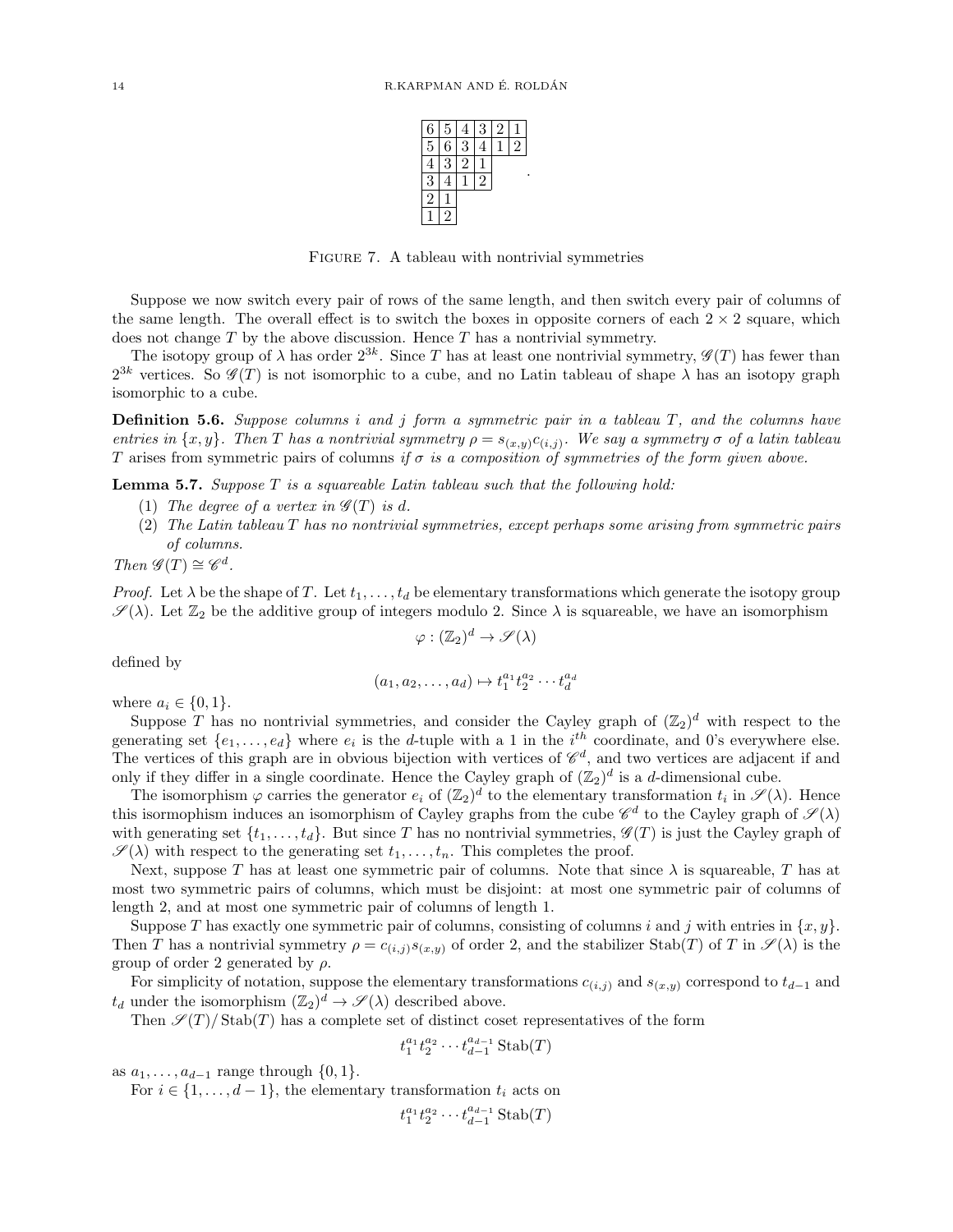by changing  $a_i$  either from 0 to 1 or from 1 to 0; while the elementary transformation  $t_d$  acts by changing the value of  $a_{d-1}$ . Hence two vertices of the coset graph are identical if and only if the tuples  $(a_1, \ldots, a_{d-1})$ differ in exactly one coordinate, and the isotopy graph is a cube as desired.

If T has instead two symmetric pairs of columns, the argument is similar. Here, suppose that  $\rho = c_{(i,j)}s_{(x,y)}$ and  $\rho' = c_{(k,\ell)} s_{(u,v)}$  are the symmetries corresponding to the two symmetric pairs of columns, and suppose for simplicity of notation that  $c_{(i,j)} = t_{d-3}$ ,  $s_{(x,y)} = t_{d-1}$ ,  $c_{(k,\ell)} = t_{d-2}$  and  $s_{(u,v)} = t_d$ . Then the argument is analogous to the case with a single symmetric pair, except that our set of coset representatives is given by

$$
t_1^{a_1} t_2^{a_2} \cdots t_{d-2}^{a_{d-2}} \operatorname{Stab}(T).
$$

The transformations  $t_1, \ldots, t_{d-2}$  act by toggling the exponents  $a_i$  between 0 and 1, while  $t_{d-1}$  and  $t_d$  change the value of  $a_{d-3}$  and  $a_{d-2}$  respectively. Once again, the isotopy graph is a cube, and the proof is complete in this case.

We know from Figure [7](#page-13-0) that not every squareable Young diagram has a filling that has a cubical isotopy graph. In the next Theorem we complete the characterization of when squareable Latin tableaux have an isotopy graph being a cube.

<span id="page-14-1"></span>**Theorem 5.8.** For T a Latin tableau of shape  $\lambda$ , the graph  $\mathscr{G}(T)$  is a cube if and only if both of the following hold.

- (1) The shape  $\lambda$  is squareable.
- (2) The tableau T has no nontrivial symmetries, except those arising from symmetric pairs of columns.

*Proof.* From Lemma [5.7,](#page-13-1) we know that if the above conditions hold, then  $\mathscr{G}(T)$  is a cube. From Lemma [5.4,](#page-12-0) we know that the first condition is necessary for  $\mathscr{G}(T)$  to be a cube. It remains to prove that if T has a nontrivial symmetry which does not arise from symmetric pairs of columns, then  $\mathscr{G}(T)$  is not a cube. Let  $\lambda$  be a squareable Young diagram, and let d be the number of elementary transformations acting on T. Since  $\lambda$  is squareable, the isotopy group of  $\lambda$  is isomorphic to  $(\mathbb{Z}_2)^d$ , with each factor generated by a distinct elementary transformation.

Let d' be the degree of a vertex in  $\mathscr{G}(T)$ . Then by Lemma [4.3,](#page-10-1)  $d' = d - p$ , where p is the number of symmetric pairs of columns in T. Note that since  $\lambda$  is squareable, T has at most two symmetric pairs of columns, which must be disjoint: at most one symmetric pair of columns of length 2, and at most one symmetric pair of columns of length 1.

Suppose columns i and j form a symmetric pair in T, with entries in  $\{x, y\}$ . Then T has a nontrivial symmetry  $\rho = c_{(i,j)}s_{(x,y)}$  of order 2. If T has a second symmetric pair, then that pair contributes a second nontrivial symmetry  $\rho'$ , and  $\rho$  and  $\rho'$  generate a subgroup of  $\mathscr{S}(T)$  which has order 4. Hence if p is the number of symmetric pairs of columns in d, we have  $|\text{Stab}(T)| \geq 2^p$ , with equality holding if and only if all the symmetries of T arise from symmetric pairs of columns.

The number of vertices in  $\mathscr{G}(T)$  is given by

$$
|\text{vert}(\mathscr{G}(\lambda))| = \frac{|\mathscr{S}(\lambda)|}{|\text{Stab}(T)|} = \frac{2^d}{|\text{Stab}(T)|}.
$$

Hence by the discussion in the previous paragraph,

$$
|\text{vert}(\mathcal{G}(\lambda)| \le \frac{2^d}{2^p} = 2^{d-p} = 2^{d'}
$$

with equality if and only if the only symmetries of T are those arising from symmetric pairs of columns. Now every vertex of  $\mathscr{G}(T)$  has degree d'. Hence if  $\mathscr{G}(T)$  is a cube, then  $\mathscr{G}(T)$  is in particular a d'-dimensional cube, so we must have  $|\text{vert}(\mathscr{G}(\lambda))|=2^{d'}$ . Hence if T has nontrivial symmetries which do not arise from symmetric pairs of columns,  $\mathscr{G}(T)$  cannot be a cube, and the proof is complete.

## <span id="page-14-0"></span>**Theorem 5.9.** For every positive integer d, there exists a Latin tableau T such that  $\mathscr{G}(T) \cong \mathscr{C}^d$ .

*Proof.* For  $d \leq 3$ , we give specific tableaux with the desired isotopy graphs. We then give a general construction for all larger values of d.

For  $d = 0$ , we take the tableau

$$
T_0 = \boxed{1}.
$$

The isotopy graph of  $T_0$  consists of a single vertex, as desired.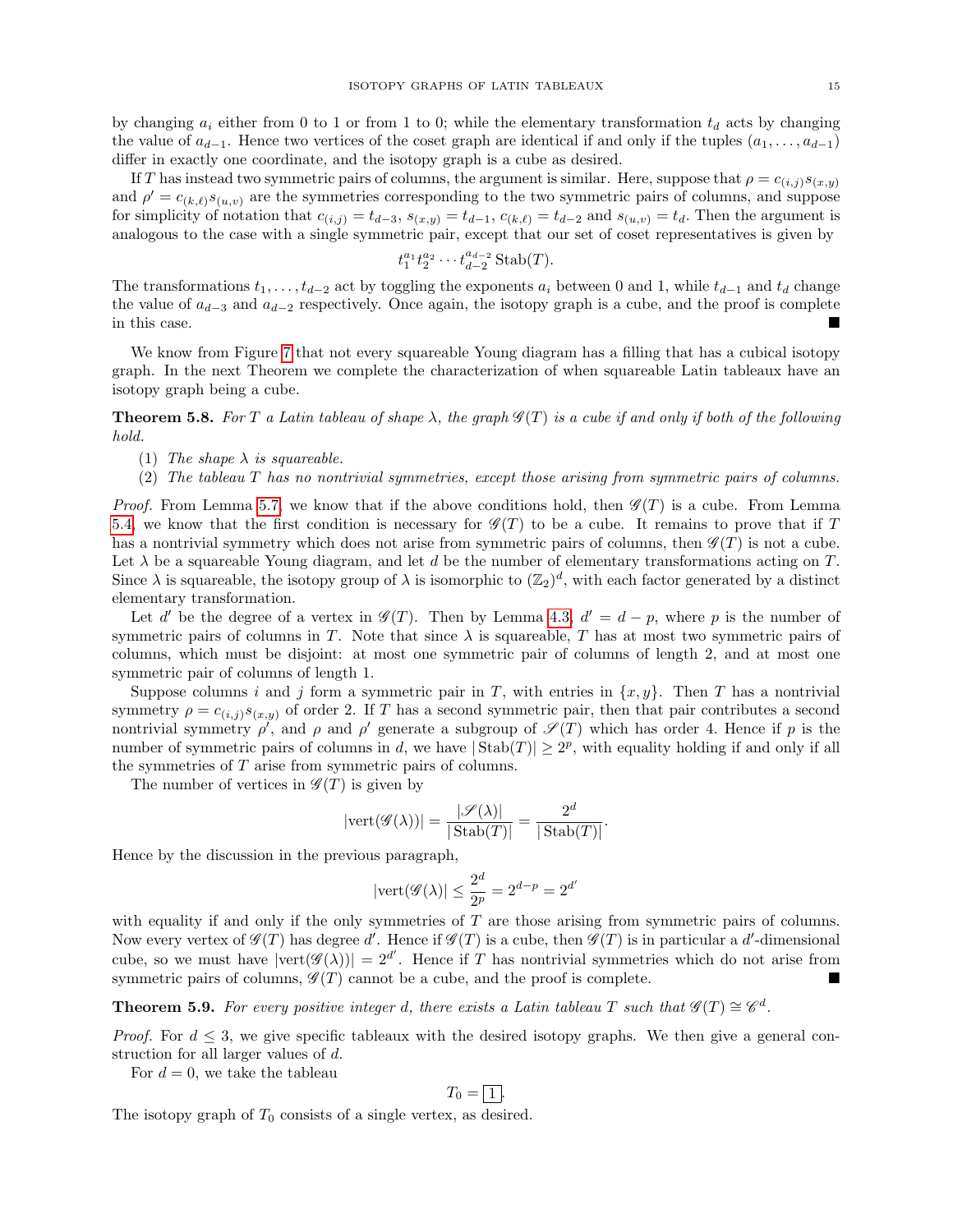For  $d=1$ , we take

$$
T_1 = \boxed{1 \mid 2}.
$$

Here  $s_{(1,2)}$  and  $c_{(1,2)}$  act identically on T, and  $\mathscr{G}(T)$  has a single edge, labeled with both  $s_{(1,2)}$  and  $c_{(1,2)}$ . So  $\mathscr{G}(T) \cong \mathscr{C}^1.$ 

For  $d = 2$ , we take

$$
T_2 = \boxed{\frac{3}{1} \boxed{1} \boxed{2}}.
$$

The elementary transformations acting on  $T_2$  are  $c_{(1,2)}$  and  $s_{(1,2)}$ , and it is easy to check that composing them does not give a symmetry of  $T_2$ .

If  $d = 3$ , we can check that the tableau

$$
T_3 = \frac{\boxed{2 \ 4 \ 3 \ 1}}{\boxed{4 \ 3 \ 1 \ 2}}
$$
  

$$
\boxed{1 \ 2}
$$

has the desired isotopy graph. The elementary transformations are  $r_{(1,2)}$ ,  $c_{(1,2)}$  and  $s_{(1,2)}$ .

We now give a construction for all higher values of d. By the previous lemma, it is enough to find a squareable Young diagram with d elementary transformations in its isotopy group, and no nontrivial symmetries.



FIGURE 8. Tableaux with isotopy graphs isomorphic to cubes.

We first address the case where d is even. For even  $d \geq 4$ , let  $\lambda_d$  be the Young diagram with  $\frac{d}{2}$  rows and d columns, such that each row of  $\lambda_d$  has two fewer boxes than the one above it. Then  $T_d$  is the filling of  $\lambda_d$ such that the  $k^{th}$  row from the *bottom* has entries

$$
2k-1, 2k-3, \cdots, 3, 1, 2, 4, \ldots, 2k-2, 2k.
$$

(Here row  $\frac{d}{2}$  is the *first* row from the bottom, and so has entries 1, 2.)

Note that  $\lambda_d$  is squareable, with no two rows of the same length and  $\frac{d}{2}$  pairs of columns of the same length. Hence there are d elementary transformations that generate the isotopy group of  $\lambda_d$ , of which  $\frac{d}{2}$  act on columns and  $\frac{d}{2}$  act on entries.

Let  $d \geq 4$  be even, and let  $\rho$  be an element of  $\mathscr{S}(T_d)$  which acts trivially on the tableau  $T_d$ . We can write ρ in the form  $ρ = ρ<sub>ent</sub>ρ<sub>col</sub>$  where  $ρ<sub>ent</sub>$  acts on  $T<sub>d</sub>$  by permuting entries, and  $ρ<sub>col</sub>$  acts by permuting columns.

Suppose  $\rho_{\text{col}}$  switches columns j and  $j + 1$  in  $T_d$ . Then  $\rho_{ent}$  must permute the entries of columns j and  $j + 1$ , so as to restore each entry to its original position. This is only possible if, for each row i which intersects column j, the boxes  $T_d$  in positions  $(i, j)$  and  $(i, j + 1)$  are consecutive integers. This does not hold for any column of  $T_d$ , by construction.

Hence  $\rho_{\text{col}}$  must be the identity, and  $\rho$  acts on  $T_d$  strictly by permuting entries. Since  $\rho$  acts trivially on  $T_d$ , it follows that  $\rho$  is the identity, and  $T_d$  has no trivial symmetries, as desired.

Now, let d be odd, and suppose  $d > 3$ . Then  $d - 1$  is an even number which is greater than or equal to 4. Let  $T_d$  by the tableau whose first row has entries

$$
d-1, d-2, d-4, \cdots, 3, 1, 2, 4, \cdots d-5, d-3
$$

and whose remaining rows form a copy of the tableau  $T_{d-1}$  defined above for the even case.

Let  $\lambda_d$  be the shape of  $T_d$ . Note that  $\lambda_d$  has  $(d-1)/2$  pairs of columns of the same length, and a single pair of rows of the same length. This gives d distinct elementary transformations acting on  $\lambda_d$ . We must show that the tableau  $T_d$  has no nontrivial symmetries.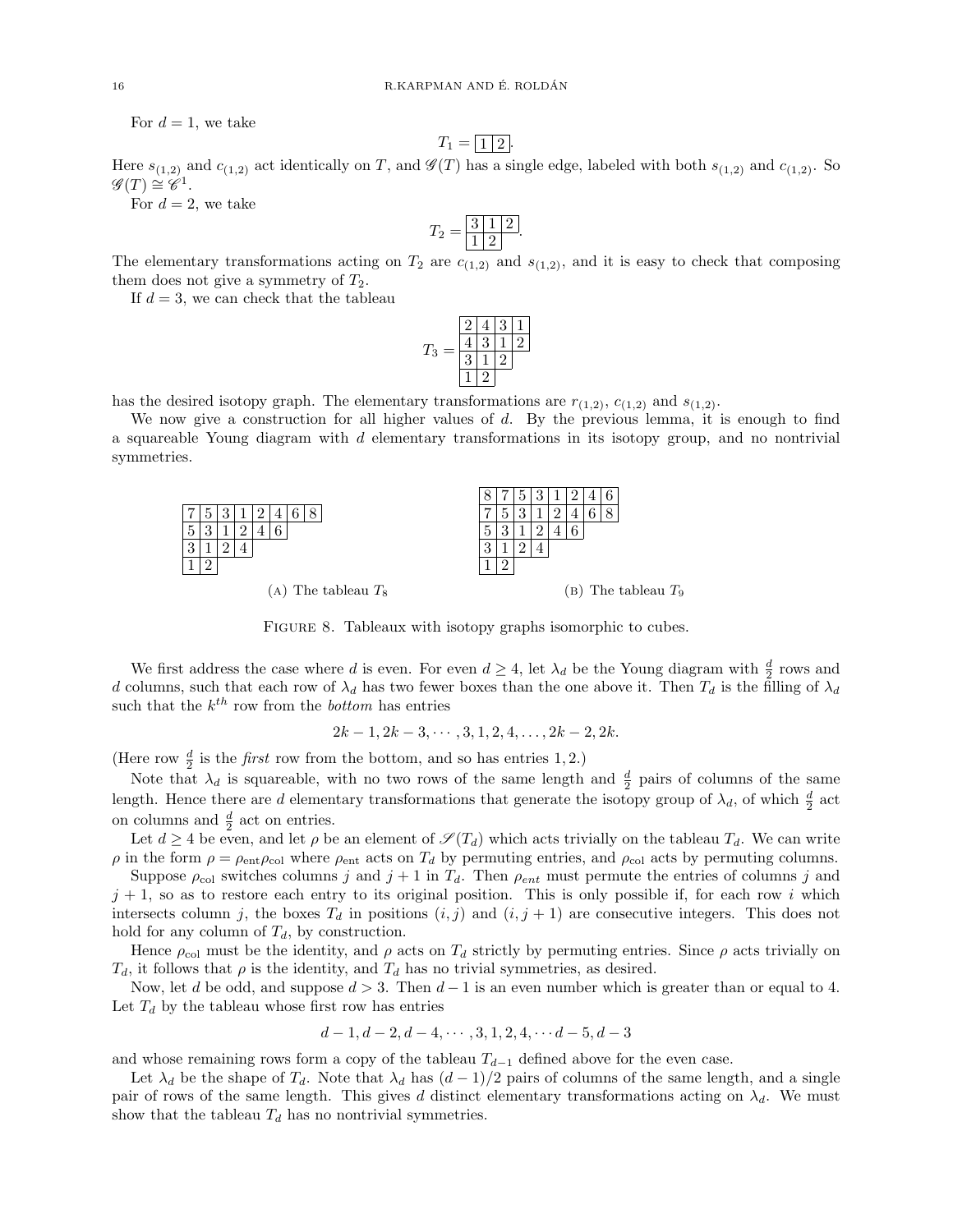Let  $\rho \in \mathscr{S}(\lambda_d)$ , and suppose  $\rho$  acts trivially on  $T_d$ . As in the even case, we can write  $\rho$  as a product  $\rho = \rho_{\text{col}} \rho_{\text{ent}} \rho_{\text{row}}$ , where  $\rho_{\text{row}}$  is either  $r_{(1,2)}$  or the identity.

Note that  $\rho_{\text{col}}$  permutes the first  $d-3$  columns of  $T_d$  amongst themselves, and similarly  $\rho_{\text{ent}}$  permutes entries in the set  $\{1, 2, \ldots, d-3\}$  amongst themselves. Hence  $\rho$  acts by an isotopy on the copy of  $T_{d-3}$  which is obtained by removing the first two rows of  $T_d$ . Since  $T_{d-3}$  has no nontrivial symmetries, it follows that  $\rho_{\text{col}}$  is either the identity or the elementary transformation  $c_{(d-2,d-1)}$ . Similarly  $\rho_{\text{ent}}$  is either the identity or the elementary transformation  $s_{(d-1,d-2)}$ .

So  $\rho = c_{(d-2,d-1)}^{a_1} s_{(d-1,d-2)}^{a_2} r_{(1,2)}^{a_3}$  where  $a_1, a_2, a_3 \in \{0,1\}$ . If  $a_3 = 1$ , then  $\rho(T_d)$  has the same entry in positions (1, 1) and (2, 2). This is a contradiction, since  $\rho$  acts trivially on  $T_d$ . If  $a_2 = 1$ , then  $\rho(T_d)$  contains a total of two entries equal to  $d-1$  in its first two columns, compared to one such entry for  $T<sub>d</sub>$ , again a contradiction. So  $a_2 = a_3 = 0$ . Since a single elementary transformation cannot act trivially, the only possibility is that  $\rho$  is the identity. Hence  $T_d$  has no nontrivial symmetries for odd values of d, and the proof is complete.

#### Appendix A. Young diagrams with triangles in their isotopy graphs

<span id="page-16-0"></span>In this appendix, we list all Young diagrams whose isotopy graphs contain triangles. For each shape  $\lambda$ , we give an example of a filling T of  $\lambda$  such that  $\mathscr{S}(T)$  contains a triangle. For the first two examples, the remaining two vertices of the triangle are obtained by switching the last two rows and last two columns of the tableau, respectively. For the remaining examples, we highlight the four key boxes described in Proposition [3.5.](#page-8-1) When ellipses appear in the diagram, the indicated rows may be extended as much as we like to give a Young diagram, and the additional boxes filled with entries in an obvious way to give a Latin tableau, without impacting the presence of a triangle in the isotopy graph.

By Theorem [3.4,](#page-8-0) each triangle in an isotopy graph is part of a maximal 4-clique. We can see how such a four-clique arises in each example. Let  $r$  be the elementary transformation that switches the two rows containing highlighted boxes, and let  $c$  be the transformation that switches the two columns containing these boxes. In each case, applying the transformation  $rc$  to the tableau is equivalent to applying an elementary transformation s that switches two entries. We have a triangle with vertices  $T$ ,  $rT$  and  $cT$  by Proposition [3.5.](#page-8-1) The tableaux sT gives the fourth vertex of a 4-clique. All remaining edges can be easily filled in, using the fact that  $r, c$  and  $s$  commute.

In some cases, the given tableaux are contained in additional triangles in the isotopy graph, which do not arise for the four highlighted boxes. Each of these triangles is part of a 4-clique, which can be found in the same way as above.

As a final note, we have given only one possible filling for each Young diagram. There may be other fillings of the same shape that produce structurally different isotopy graphs, which also contain triangles.

| $\overline{2}$<br>$\mathbf{1}$<br>3<br>3<br>4<br>$\overline{2}$<br>$\mathbf{1}$ |  |
|---------------------------------------------------------------------------------|--|
|                                                                                 |  |
| $\mathfrak{D}$<br>2                                                             |  |
| $\overline{2}$<br>$\overline{2}$                                                |  |

| $\overline{2}$ | $\Omega$<br>IJ |          | $\Omega$<br>ູ  | $\overline{4}$ | -             |          | $\Omega$      |               | $\Omega$<br>IJ | $\Omega$<br>↵ |          | $\Omega$<br>IJ | $\Omega$      |   |               | $\Omega$<br>◡ |
|----------------|----------------|----------|----------------|----------------|---------------|----------|---------------|---------------|----------------|---------------|----------|----------------|---------------|---|---------------|---------------|
| 3              |                | $\Omega$ | $\overline{4}$ | $\Omega$<br>◡  | $\Omega$<br>∸ | <b>A</b> | $\Omega$<br>◡ | $\Omega$<br>▱ | -              | $\Omega$<br>◡ | $\Omega$ |                | $\Omega$<br>ಀ |   | ×.            | $\Omega$      |
| 1<br>┻         |                |          | -              | $\Omega$<br>∼  | $\Omega$<br>υ |          |               |               |                |               |          |                |               | c | $\Omega$<br>υ |               |
|                |                |          | $\Omega$<br>∸  |                |               |          |               |               |                |               |          |                |               |   |               |               |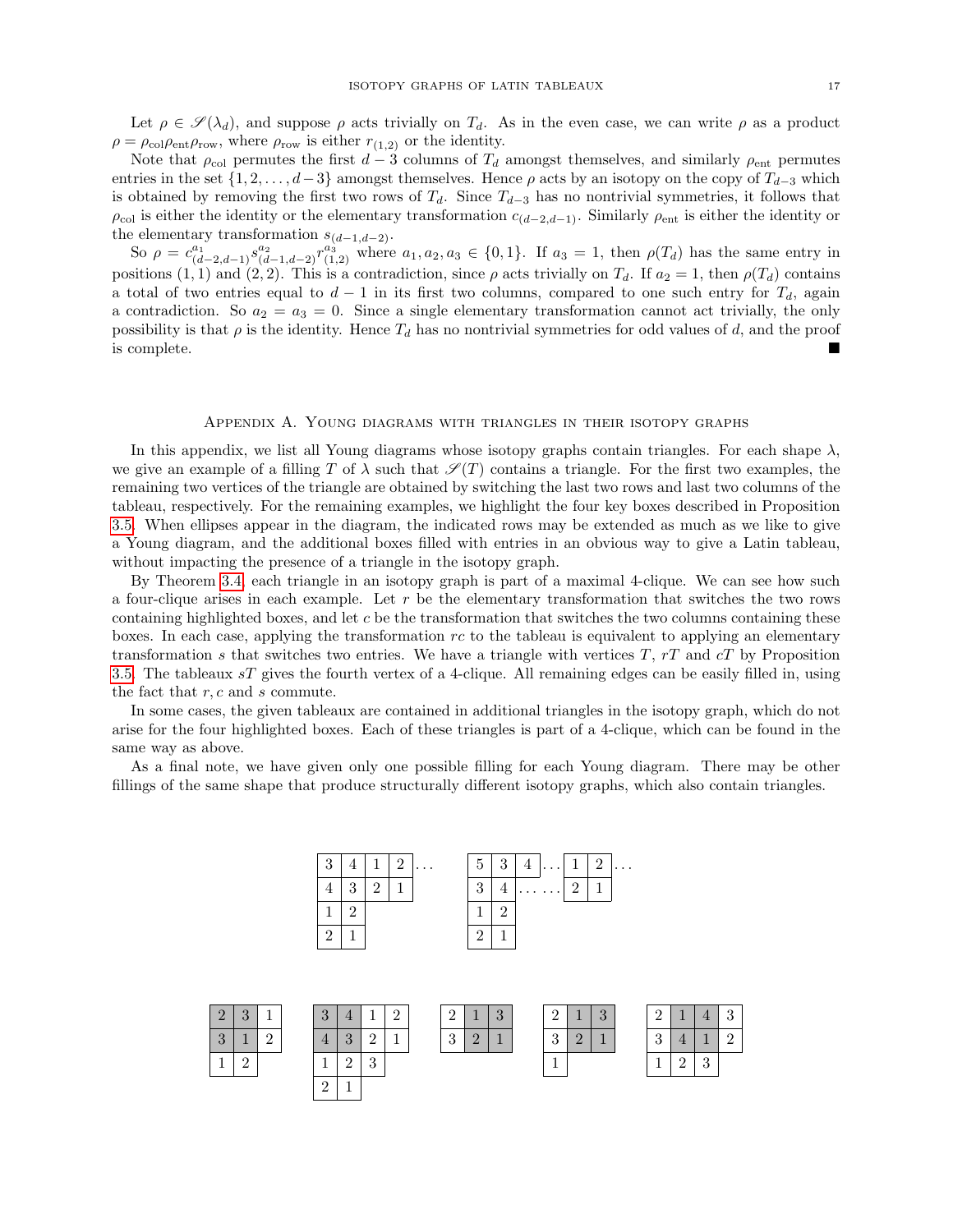18 R.KARPMAN AND É. ROLDÁN



## **REFERENCES**

- <span id="page-17-1"></span>[1] N. Alon and M. Tarsi. Coloring and orientations of graphs. Combinatorica, 12:125–143, 1992.
- <span id="page-17-0"></span>[2] Timothy Chow, C. Fan, Michel Goemans, and Jan Vondrák. Wide partitions, Latin tableaux, and Rota's basis conjecture. Advances in Applied Mathematics, 31, 06 2002.
- <span id="page-17-2"></span>[3] Arthur A Drisko. On the number of even and odd latin squares of order  $p + 1$ . Advances in Mathematics,  $128(1):20 - 35$ , 1997.
- <span id="page-17-3"></span>[4] Arthur A. Drisko. Proof of the Alon-Tarsi Conjecture for  $n = 2<sup>r</sup>p$ . The Electronic Journal of Combinatorics, 5, 1998.